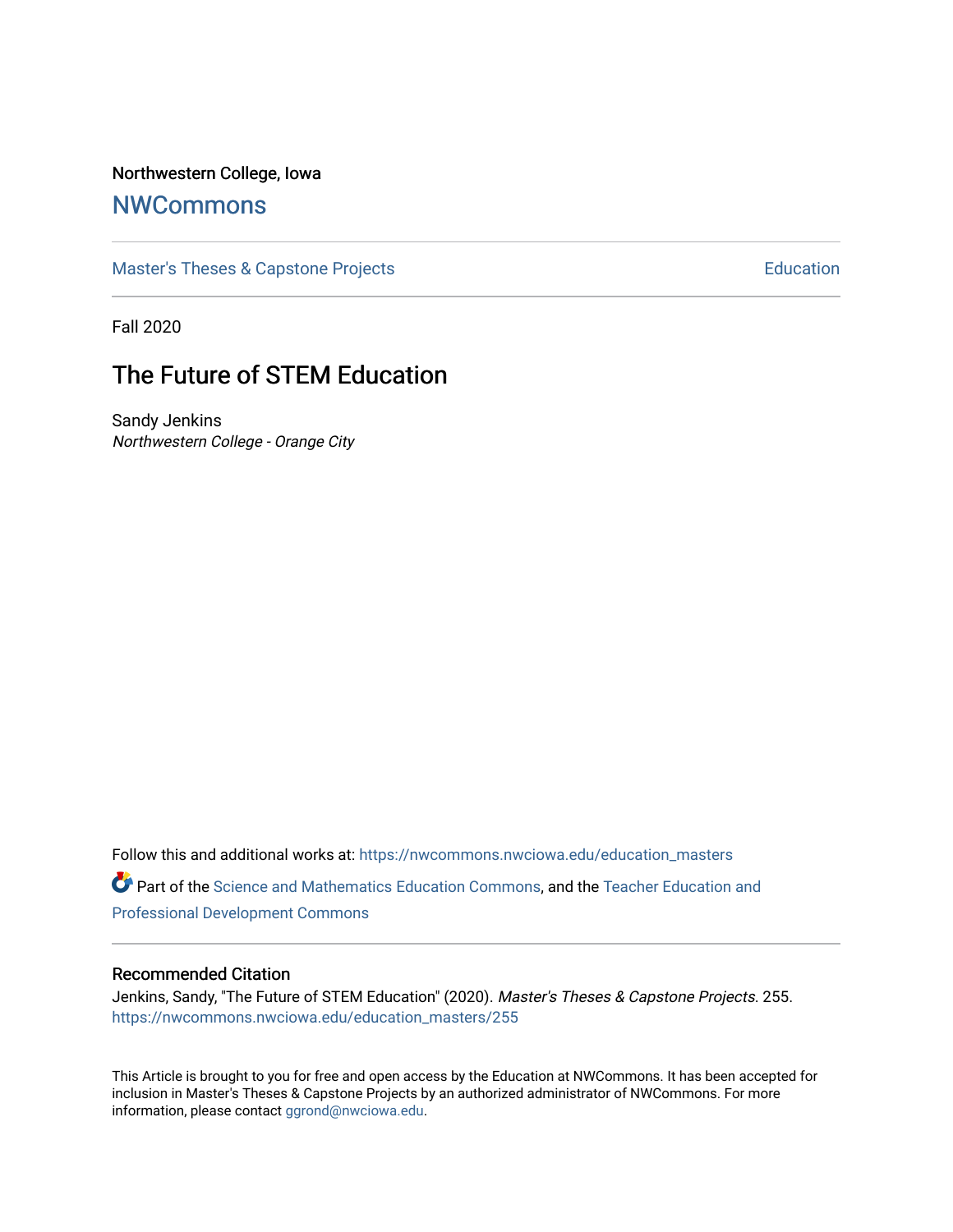# **The Future of STEM Education**

Sandy Jenkins

Northwestern College

Literature Review Presented

in Partial Fulfillment of the Requirements

For the Degree of Master of Education

Northwestern College

Dr. Daniela Syed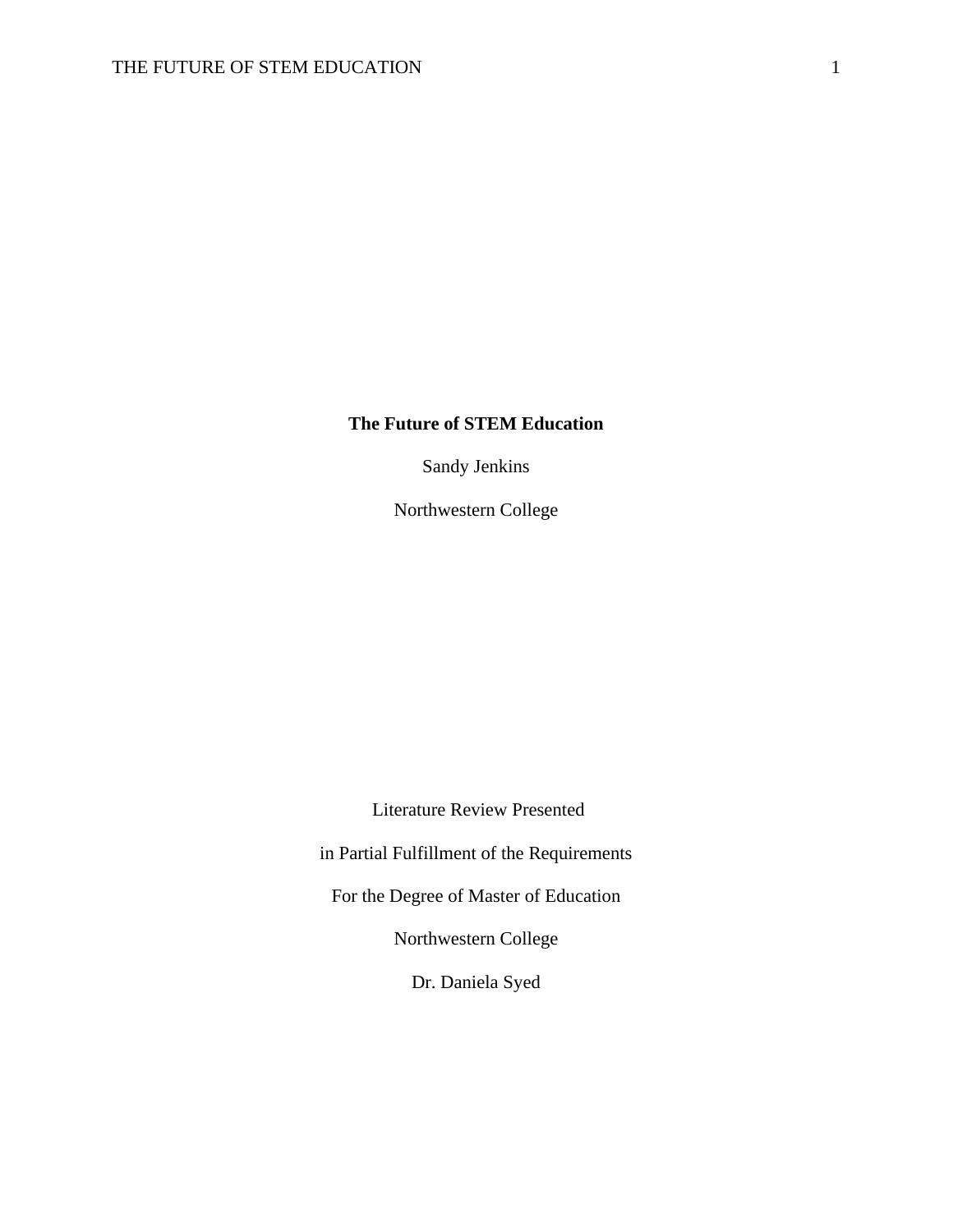# Table of Contents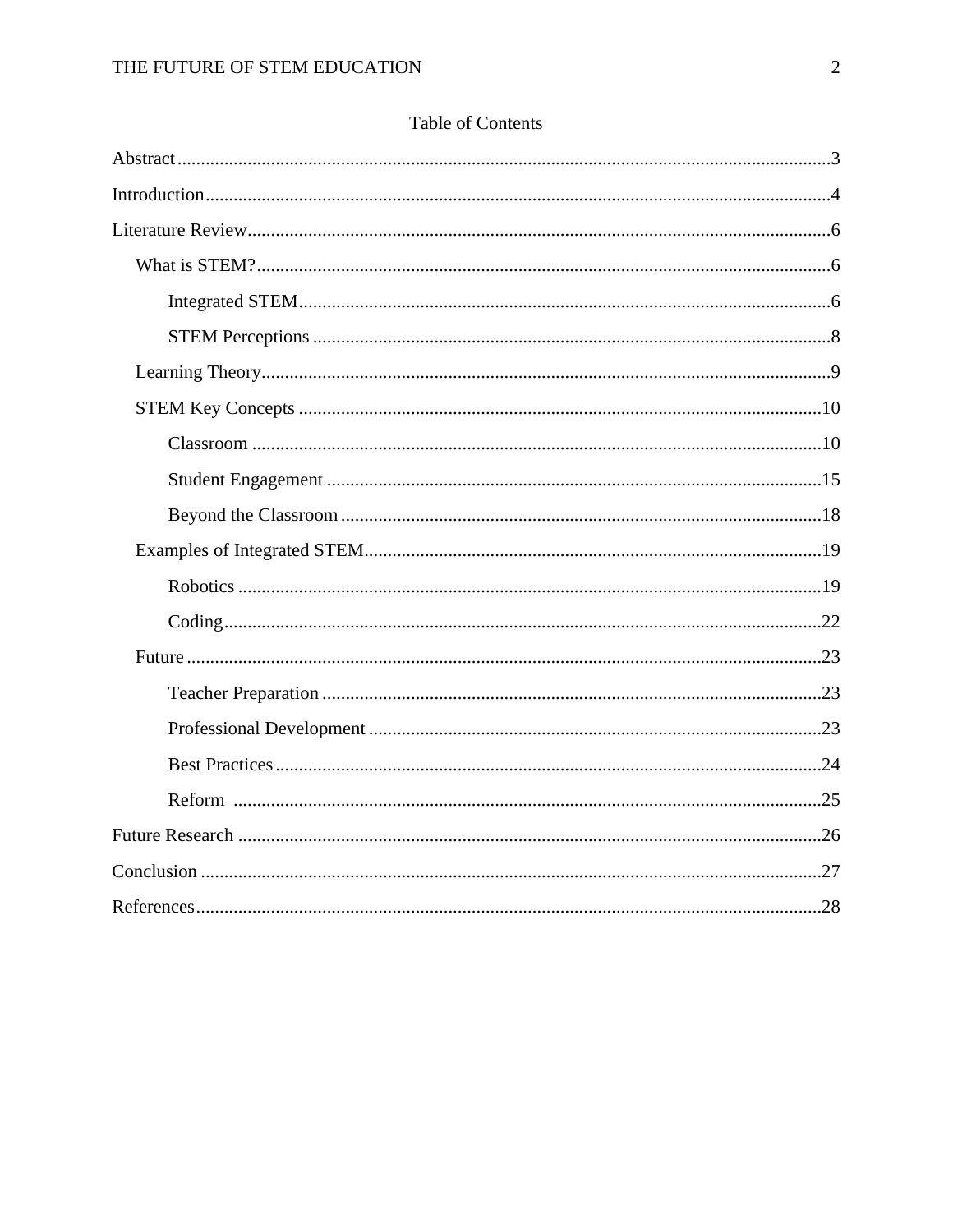# **Abstract**

The purpose of this literature review is to examine what quantifies an elite STEM program, what criteria makes STEM education impactful for students, and where the future of STEM education may lie. Integrated STEM is a key aspect of STEM education. STEM perceptions and understandings must be clarified in order to move forward with STEM reform attempts. Learning by doing, using real-world contexts, is vital to the success of integrated STEM education. Successful STEM learning environments must also focus on student engagement and motivation, as well as the incorporation of social-emotional and 21st century skills. Teacher preparation and professional development cannot be forgotten when working towards best practices and the forward progression of STEM programs.

*Keywords:* integrated STEM, student engagement, 21<sup>st</sup> century skills, teacher preparation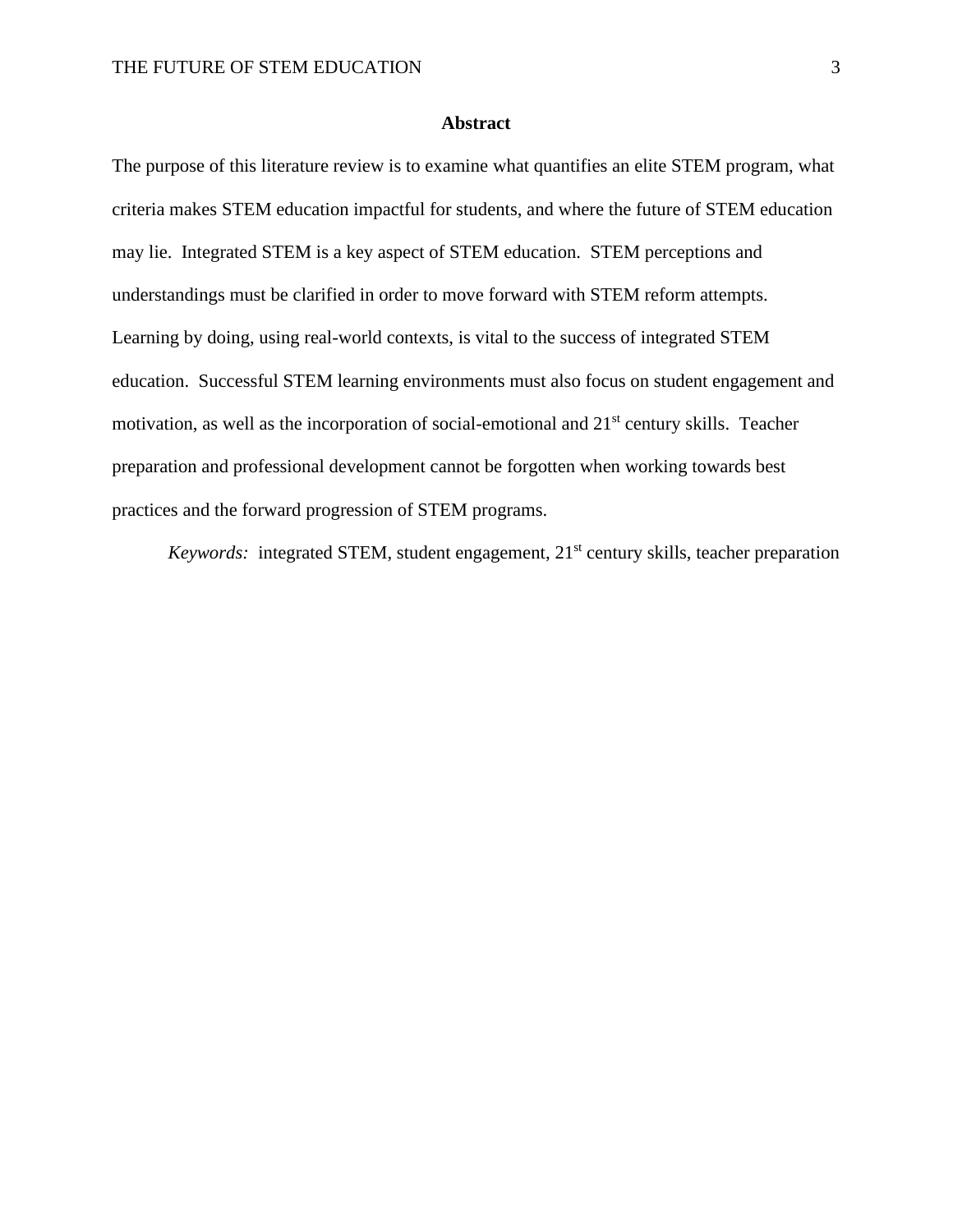#### **The Future of STEM Education**

STEM education is ill-defined, and even those involved in STEM-related careers often cannot adequately identify how STEM connects to their career, how they use STEM on a day-today basis, or the impact STEM has on their given field (Breiner et al., 2012). STEM education began in the 1990's, with the STEM acronym being coined by the National Science Foundation (NSF) (Sanders, 2009). Various theories and agendas over the past decades have not clearly defined STEM education, however the Next Generation Science Standards (NGSS) and Common Core are two recent reforms attempting to clarify and guide STEM education (Kelley & Knowles, 2016).

DoD STARBASE seeks to provide a premier STEM educational program for fifth grade students historically underrepresented in STEM (DoD STARBASE, 2019). The goal of the DoD STARBASE 25-hour program is to motivate students to explore future educational or career STEM opportunities through real-world explorations and experiences, including interactions with military personnel. DoD STARBASE looks to engage students, provide inquiry-based curriculum, and "hands-on, minds-on" lessons in STEM with direct ties to the standards yet remain exciting and innovative.

The STEM acronym labels four distinct fields – science, technology, engineering, and mathematics (Sanders, 2009). Although these four letters are linked together, historically the subjects continue to stand alone in education – even that labeled STEM education (Sanders, 2009). According to Sanders, integrated STEM education seeks to connect two or more STEM disciplines through various teaching and learning methods.

The Next Generation Science Standards (NGSS) are updated, research- and contentbased standards (expectations) for what students should know and be able to do (Next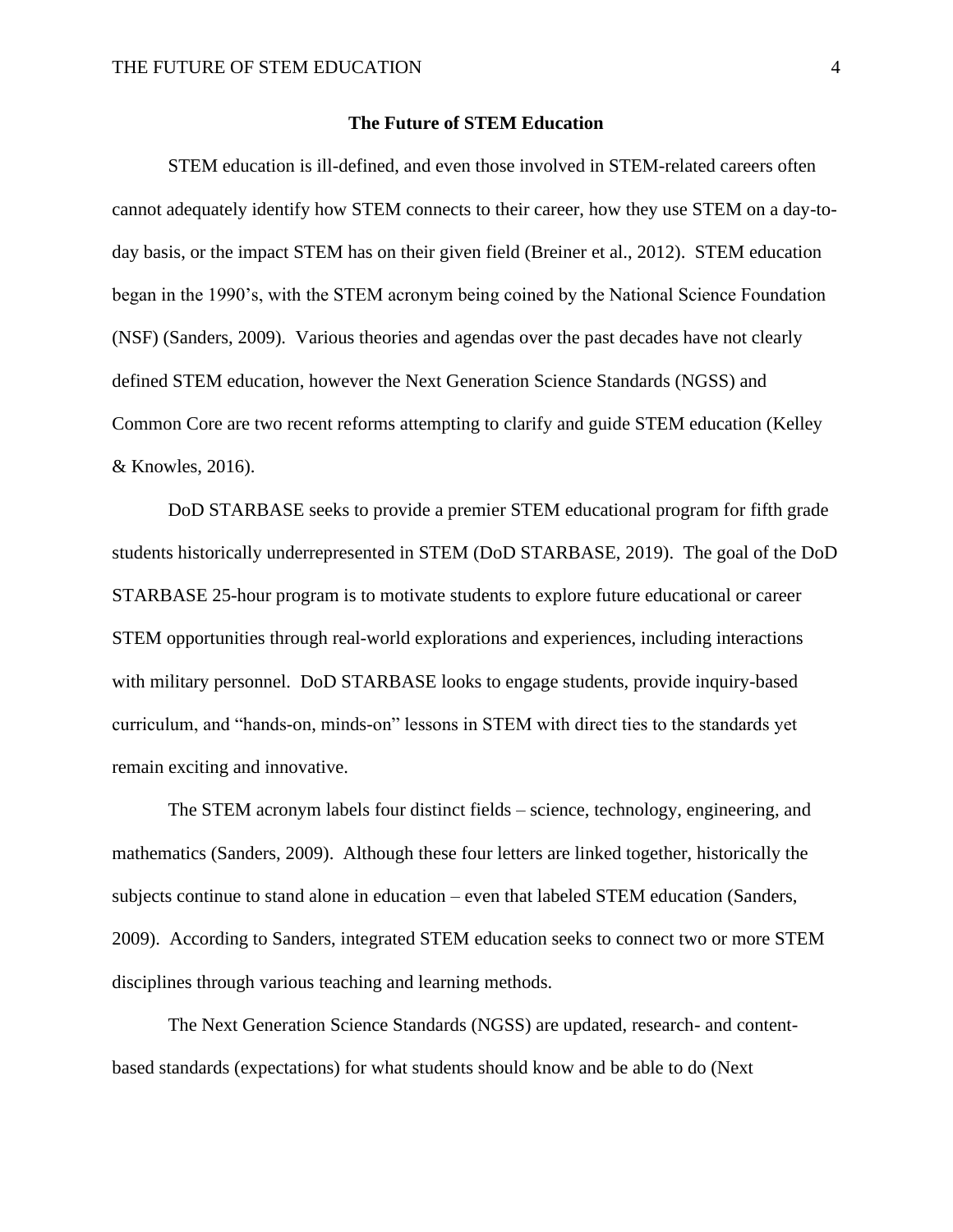Generation Science Standards, 2020). These standards provide educators a direction to deliver learning experiences which stimulate student interest and prepare them for college, career, or social responsibility. Common Core was drafted in 2009 as a list of college- and career-ready standards for math and English language arts from students from grades K-12 (Common Core State Standards Initiative, 2020). The importance of Common Core was to create equally high standards consistent across the nation – clear expectations to match those of colleges and potential future employers.

The purpose of this literature review is to examine what quantifies an elite STEM program, what criteria makes STEM education impactful for students, and where the future of STEM education may lie – how STARBASE can continue to provide emerging STEM lessons and activities in an ever-changing world.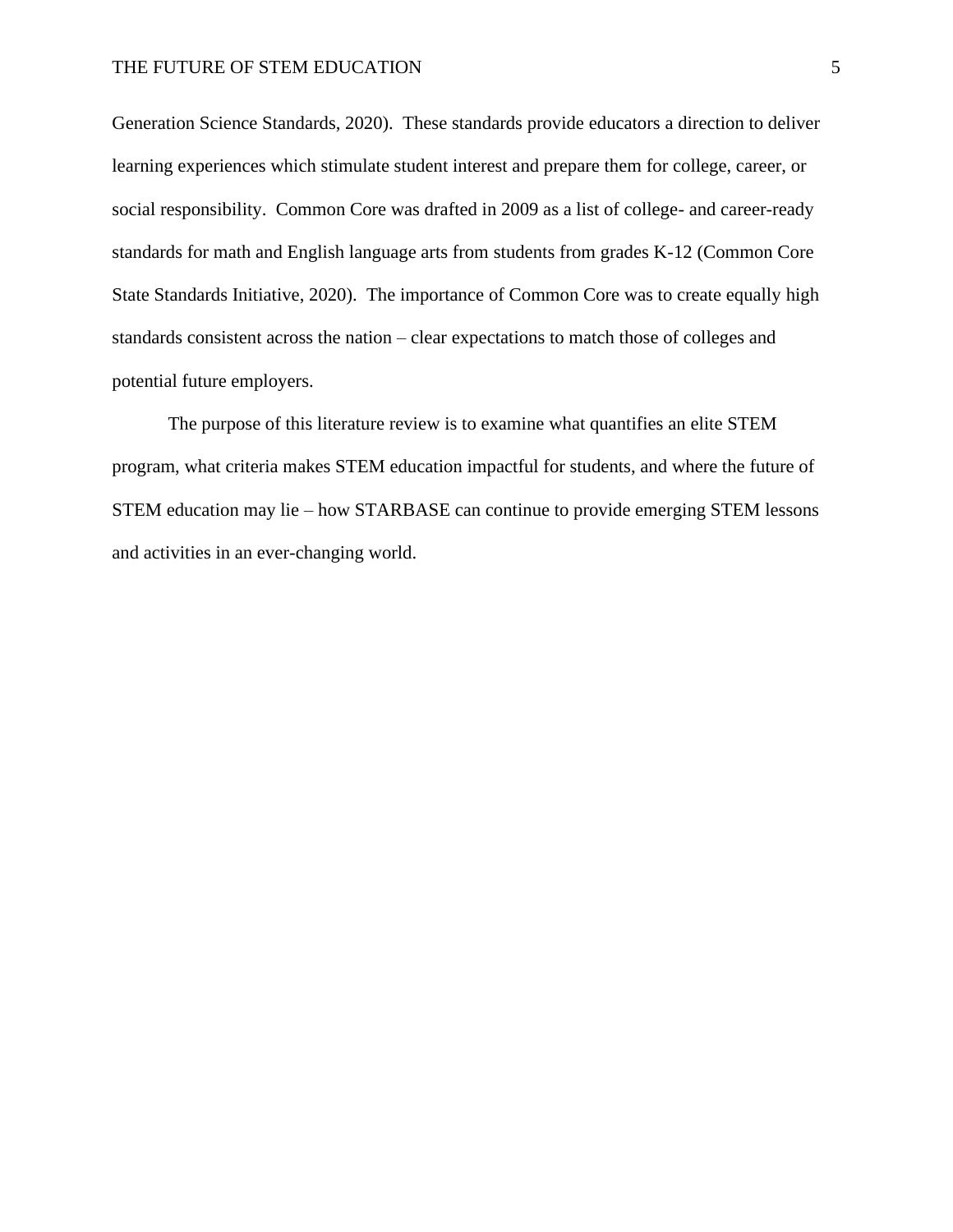#### **Literature Review**

#### **What is STEM?**

#### *Integrated STEM*

Current trends and reforms point toward integrated STEM as a key aspect of STEM education (Kelley & Knowles, 2016), and research supports this assertion. The Next Generation Science Standards and Common Core Standards also affirm and encourage integration of STEM subjects (Kelley & Knowles, 2016). Kelley and Knowles define integrated STEM as incorporating two or more STEM subjects and using STEM practices in an authentic context which connects the content in a way which supports student learning.

STEM learning, using an integrated approach, acknowledges each subject can interact with and affect the others, which creates a view of STEM as an indivisible whole (Stergiopoulou et al., 2017). Stohlmann et al. (2012) recognize integrated STEM allows teachers to focus on connections and big ideas which are interrelated between content areas. Wang et al. (2011) clarify the difference between multidisciplinary integration and interdisciplinary integration. Wang et al. compares multidisciplinary integration to chicken noodle soup – different subjects are put together, yet the separate entities can still be identified, while interdisciplinary integration is compared to tomato soup – content areas are completely blended together.

Integrated STEM can deepen student understanding by creating relevant contexts for learning (Wang et al., 2011). Kelley and Knowles (2016) include relevant, stimulating, higher order critical thinking skills, problem-solving skills, and retention of learning as descriptive factors of STEM practices important to STEM education and integration of subject matter. Integrated STEM is also considered more relevant and stimulating as well as student-centered according to Stohlmann et al. Stohlmann et al. additionally include the impact on higher-level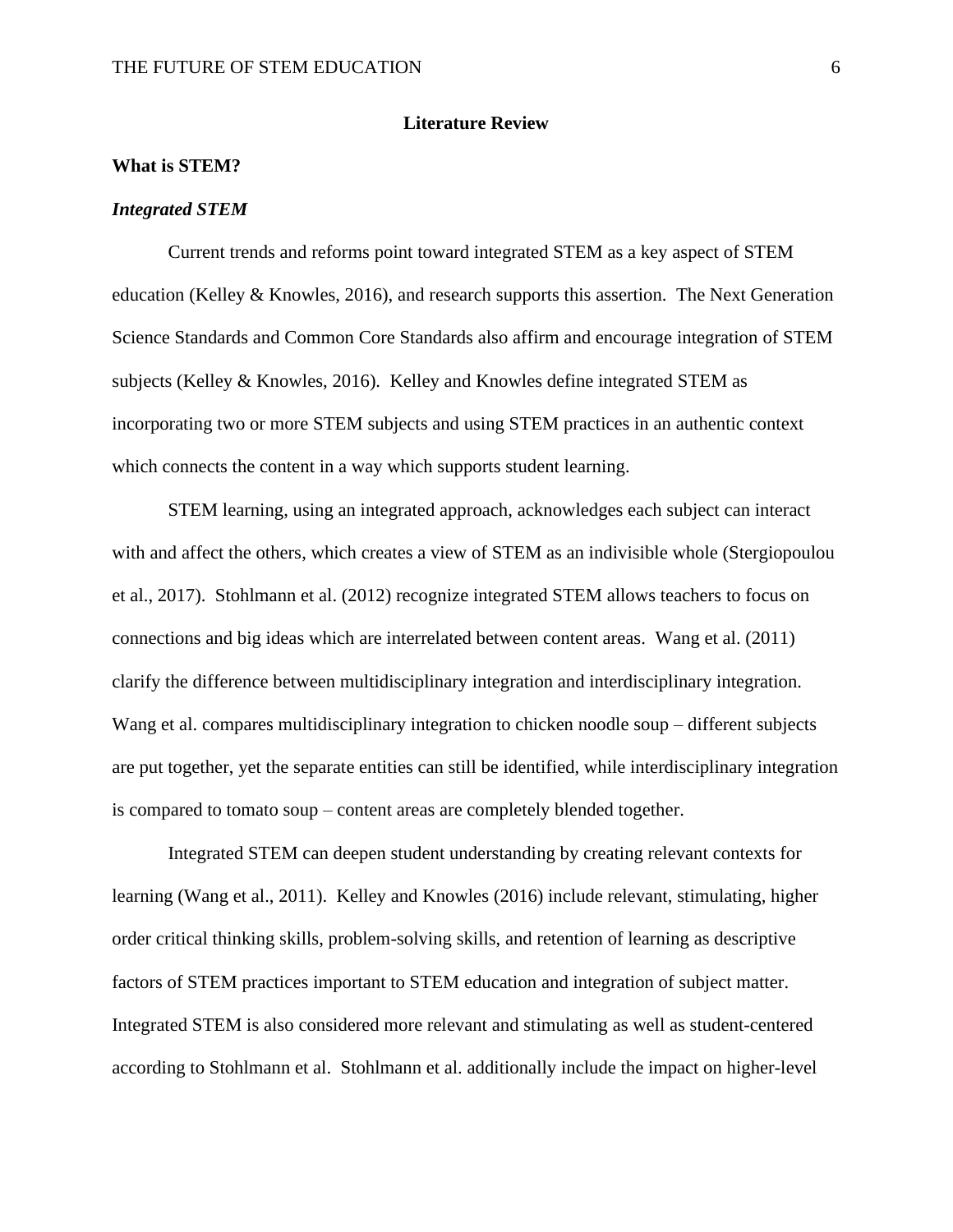#### THE FUTURE OF STEM EDUCATION  $\frac{7}{5}$

thinking and problem-solving skills, in addition to developing students to become innovators, inventors, self-reliant, logical thinkers, and technologically literate. True integration uses realworld problems, includes critical thinking, problem-solving skills, and making connections to relate to personal meaning (Wang et al., 2011)

Even though STEM reform efforts strive to provide clarity for STEM integration (Common Core State Standards Initiative, 2020; Next Generation Science Standards, 2020), preservice teachers, STEM educators, and STEM specialists still lack understanding or fall short of the goal. Radloff and Guzey (2016) surveyed preservice elementary STEM teachers and found only half defined or created a visualization which accurately integrated or connected the subjects, although almost all rated the STEM content areas as being connected. According to Shernoff et al. (2017), a portion of the teachers interviewed had integrated STEM prior to their study. Through interviews, Bell (2016) gathered statements from educators ranging from no knowledge of STEM, to surface identification of content areas, to full understanding and implementation of STEM. Holmlund et al. (2018) found most educators (including staff in traditional settings, staff in STEM focused schools, administrators, and STEM specialists/trainers) described STEM as either integrated or interdisciplinary.

In email responses to a question asking, "What is STEM?," full-time faculty at the University of Cincinnati – amid a STEM movement including several initiatives – a portion disclosed they did not know or understand what STEM was (Breiner et al., 2012). Many listed one of the four STEM content areas, while less than half correctly included all four subjects (Breiner et al., 2012). Breiner et al. also found faculty mislabeled 'M' as medicine, used both math and medicine, or management. 'E' was also mislabeled as electronics (Breiner et al., 2012).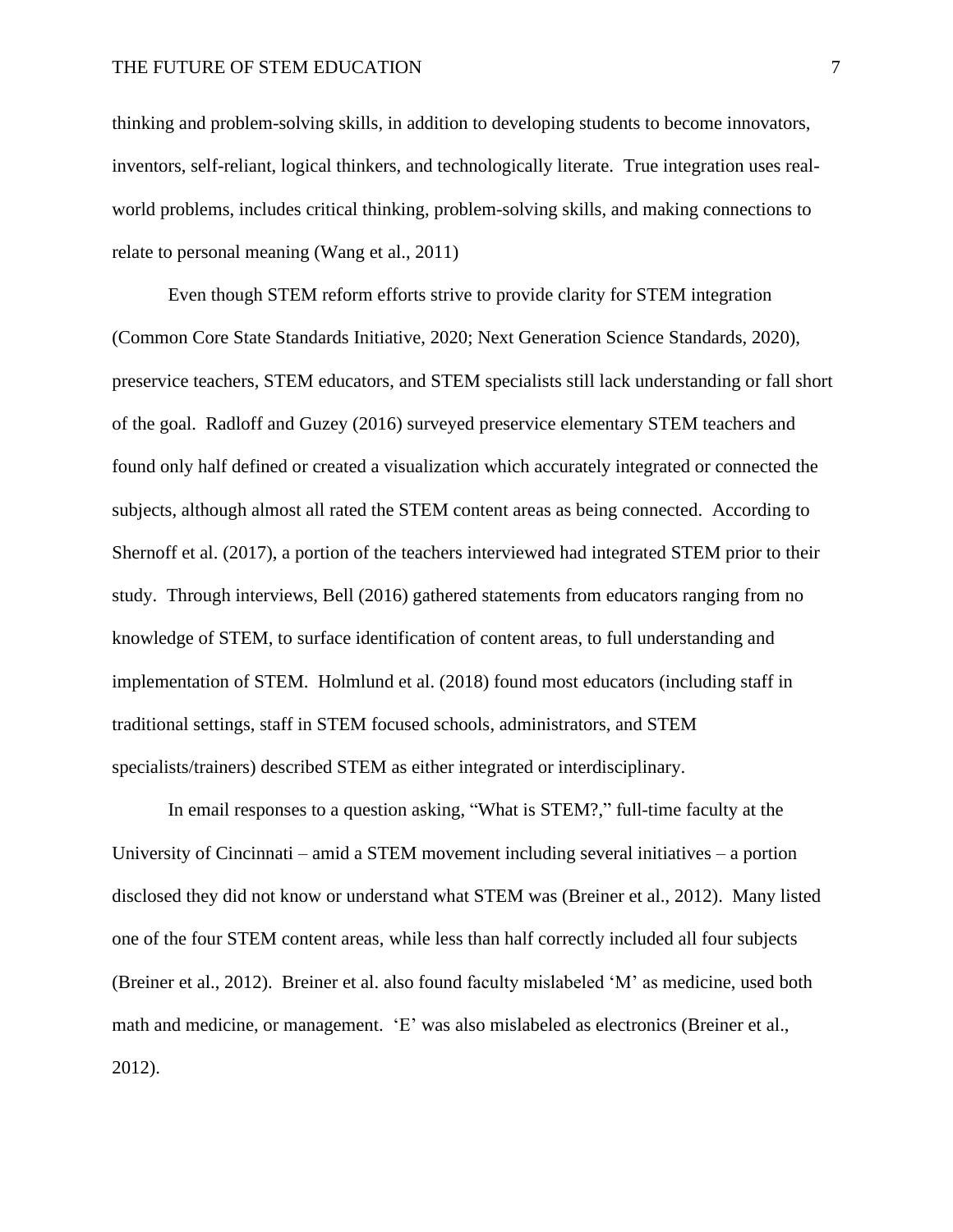## *STEM Perceptions*

Educators have varying viewpoints, perceptions, and attitudes towards STEM learning (Breiner et al., 2012; Wang et al., 2011). In a study by Breiner et al. (2012), even full-time faculty at the University of Cincinnati, including some working in STEM fields, did not realize how they use STEM on a day-to-day basis. A portion of staff surveyed stated STEM did not impact their lives, half listed personal connections to STEM through their careers, and a smaller number mentioned the connection STEM has to local, regional, national, or global societal issues (Breiner et al., 2012).

In a study by Wang et al. (2011), three teachers participated in a year-long professional development program on the topic of STEM integration. A sixth-grade math teacher, Nate, stated science, engineering, and math are all related – but only in the context of how STEM integration supported applying math skills in the real world (Wang et al., 2011). According to Wang et al., Nate only saw the value of integration if he were able to collaborate with other teachers as his focus was on mathematical content. Like Nate, many of those surveyed by Breiner et al. (2012) still compartmentalized STEM and other academic disciplines rather than making connections and working towards integration.

Wang et al. (2011) found Nate's colleagues on the other hand realized problem solving as a key aspect of STEM integration. Wang et al. discovered Nate's colleagues realized the need for student background knowledge in order to integrate subject matter and found integrating technology to be the most difficult. Nate's other colleague Amy discussed how science and math content knowledge helped students with engineering problem solving (Wang et al., 2011). She found students thought more independently, were more confident in their learning, learned to communicate, and increased teamwork skills through STEM integration (Wang et al., 2011).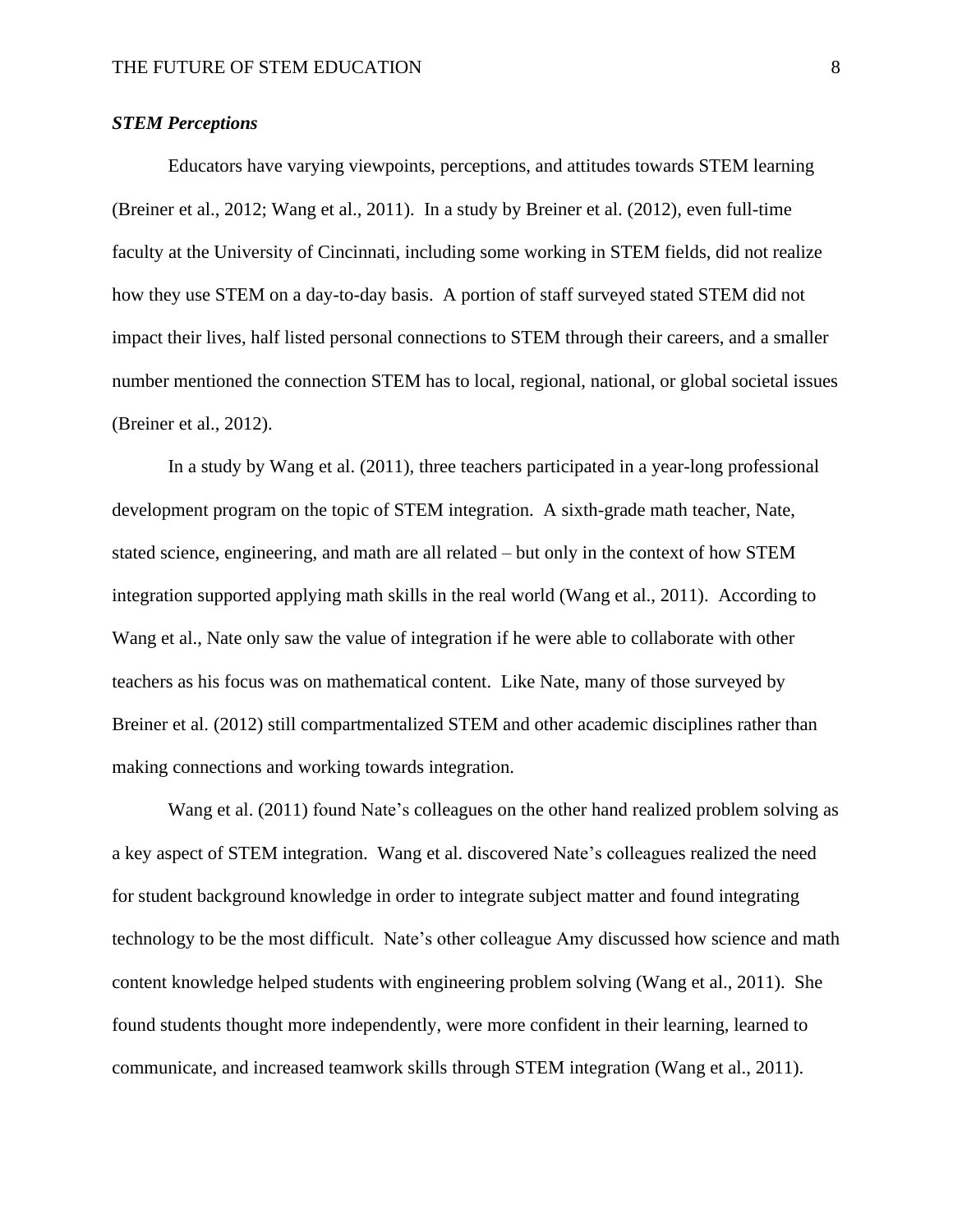Amy also stated in the research of Wang et al. how STEM integration could support learning in other subjects but struggled with how to incorporate more content from various disciplines into her own lessons.

# **Learning Theory**

STEM learning has roots in cognitive learning theory, and research like that by Holmlund et al. (2018) use the idea of sensemaking or construction of knowledge as their basis. Holmlund et al. realized educators who put cognitive learning theory into practice employ real-world problem solving, authentic engagement, or opportunities for all students to participate in their implementation of curriculum. Bell (2016) relied on work by Vygotsky in using experiences to guide student understanding and construction of knowledge. Bell (2016) discovered the greater understanding and internalization of these theories of student construction of knowledge, the more likely secondary teachers were to provide true STEM education (active learning environment, learner focused, and problem solving), which ultimately fosters student learning. Kelly  $\&$  Knowles (2016) regard situated cognition theory as a critical aspect of student learning – the physical and social context is directly tied to the development of knowledge.

Other researchers, like Strawhacker and Bers (2019), base their research on Piaget's constructivism – students using their senses, as well as physical objects, to build knowledge. Piaget's ideas were then taken one step further by Papert and constructionism – using technology to create knowledge – and researchers Kazakoff et al. (2013) and Strawhacker and Bers (2019) explored the impact of computer programming on student learning. Kazakoff et al. (2013) found programming robots made abstract ideas, specifically sequencing, more concrete for prekindergarten and kindergarten students at a STEM magnet school in New York City after a oneweek workshop. Strawhacker and Bers (2013) used a Scratch coding program with kindergarten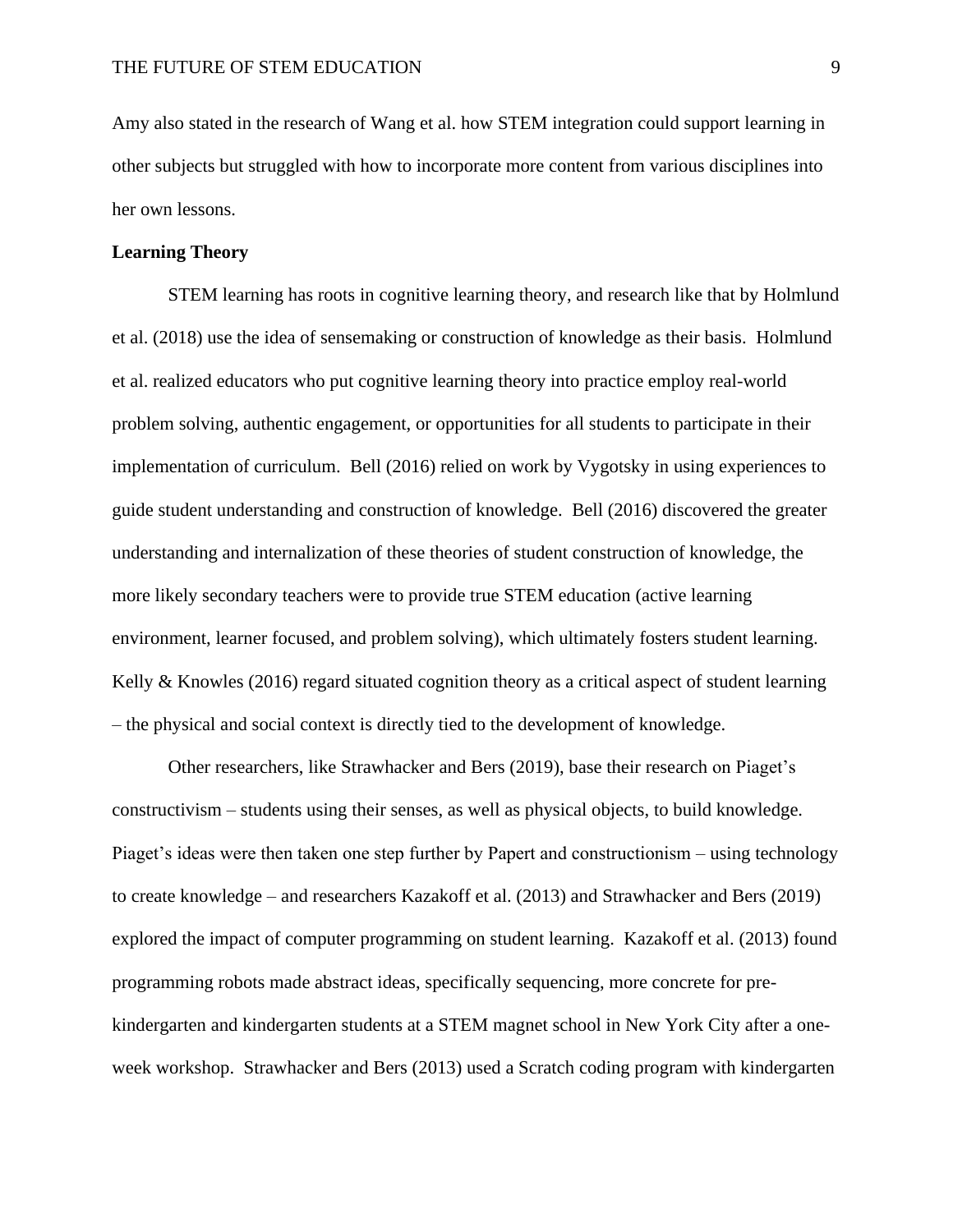through second grade students and explored the impact on student spatial reasoning and causal logic. Strawhacker and Bers (2013) found cognition and memory improved as the age of the student increased.

Stergiopoulou et al. (2017) also relied on theories by Piaget and Papert in the use of educational robotics and their influence on student learning. Sixth graders spent four hours with the program, and students constructed knowledge and developed critical thinking, as well as acknowledged the impact the robotics had on their math and science understanding (Stergiopoulou et al., 2017). Papert's learning by making theory similarly led Williams et al. (2008) to explore the benefits of a two-week summer robotics camp for middle school students. Williams et al. (2008) found the active role the students held, and collaboration, led to an increase in physics content knowledge.

#### **STEM Key Concepts**

## *Classroom*

**Scientific Inquiry.** Scientific inquiry is defined as student activities which guide them towards knowledge construction and understanding of scientific ideas and how scientists study the natural world (Williams et al., 2008). Kelley and Knowles (2016) utilize the phrase handson, minds-on to describe true scientific inquiry as opposed to practical and procedurally based activities. Williams et al. (2008) include skills like asking questions, planning and conducting investigations, using tools to gather data, logical and critical thinking, and communicating reasoning as important aspects of scientific inquiry. Williams et al. (2008) specifically explored whether scientific inquiry skills could be increased through a two-week summer robotics camp in which middle school students were exposed to physics problem-based scenarios centered on topics including Newton's Three Laws of Motion, but the increase observed was not significant.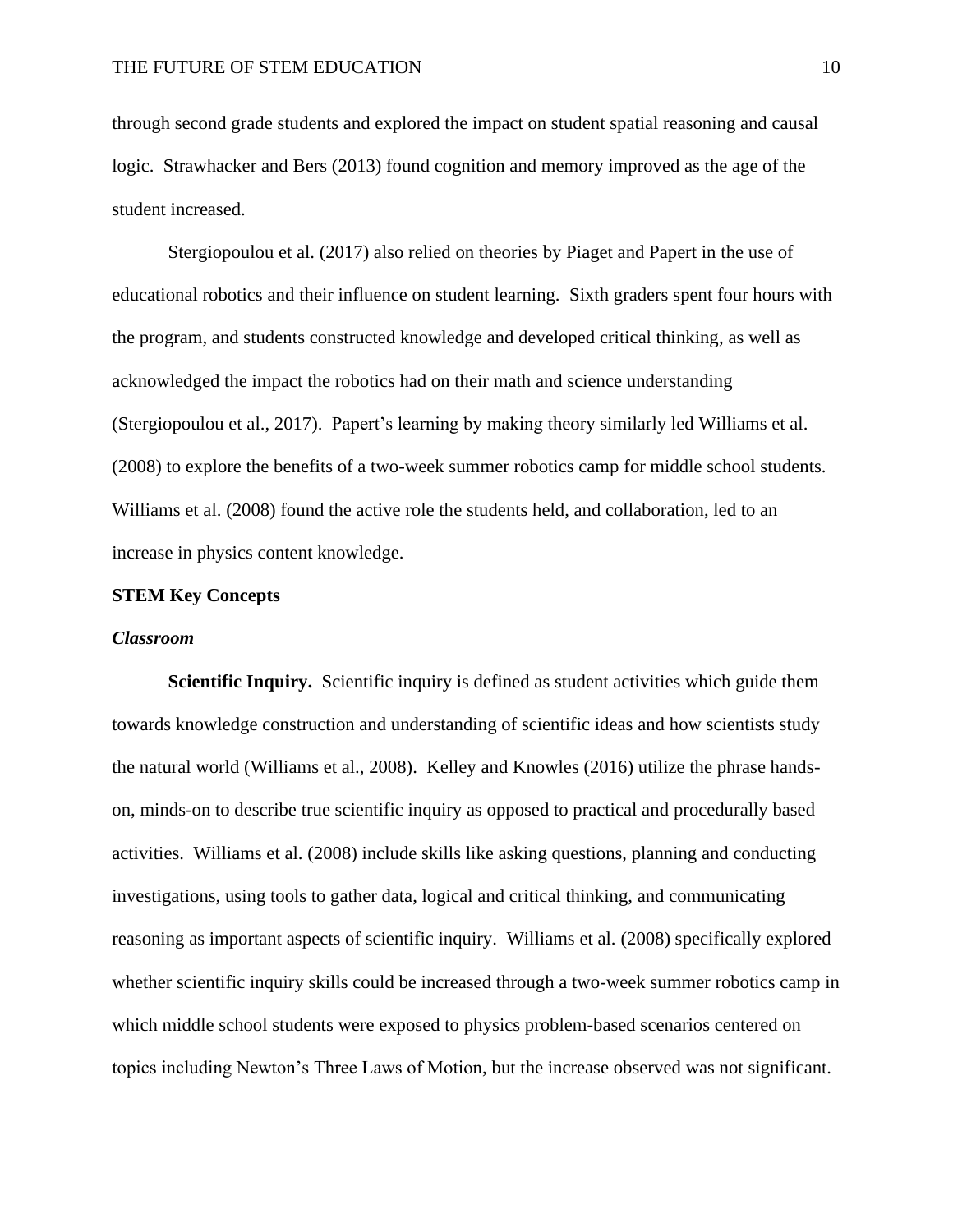Further research was recommended by Williams et al. (2008) to investigate whether further instruction, more exposure, or instructor training may impact the growth of scientific inquiry skills in students.

**Engineering Design.** The Next Generation Science Standards (2020) include scientific inquiry, more specifically engineering design, as one of the three important dimensions of learning science. Engineering design is seen by Kelley and Knowles (2016) as the practice which can equally yoke all four STEM disciplines together through identifying commonalities and building connections. Through learning by doing, applying science knowledge and inquiry (questioning, hypothesizing, and investigating), and supplying an authentic context, engineering design provides a systematic approach and platform necessary for scientific reasoning (Kelley & Knowles, 2016). Shernoff et al. (2017) also describe engineering design as a connecting point for STEM which allows for problem solving, creative thinking, and communication and teamwork.

One specific form of engineering design is known as purposeful design and inquiry (Sanders, 2009) or design-based learning (Vongkulluksn et al., 2018). Sanders (2009) describes design and inquiry as combining technological design and scientific inquiry. Vongkulluksn et al. (2018) studied the impact of design-based learning – designing artifacts in order to solve realworld problems – on student self-efficacy. Third through sixth grade students at an affluent, private school in southern California participated in a design-based makerspace challenge and were observed and interviewed by Vongkulluksn et al (2018). Each student progressed through the six steps of the process – identifying needs and defining the problem (choosing a project with scaffolded support), researching, brainstorming possible solutions, choosing the best solution,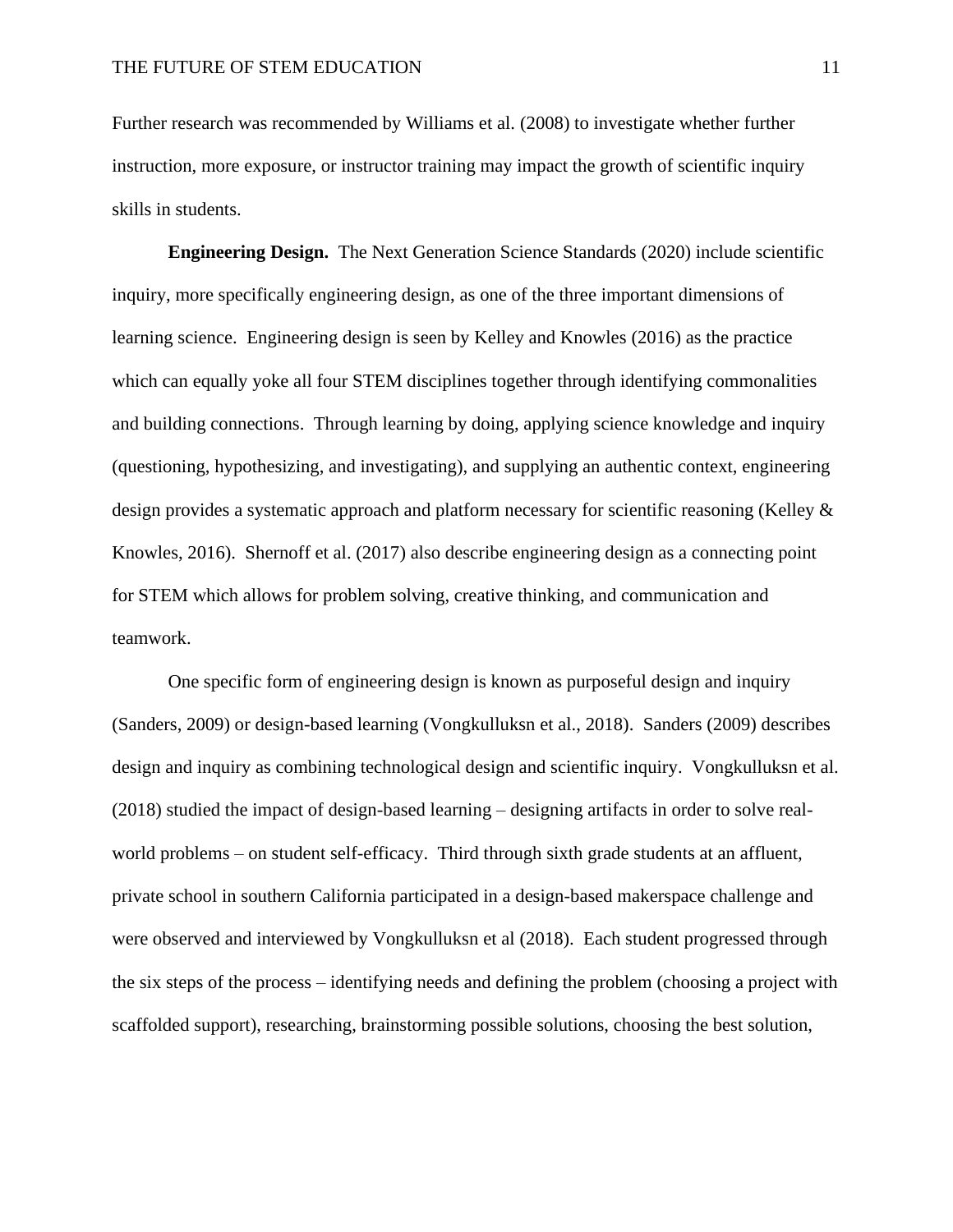building a prototype, and sharing the prototype for feedback and modification – yet student frustration interfered with the process (Vongkulluksn et al., 2018).

**Problem Solving and Real-World Context.** Problem-based learning, project-based learning, inquiry-based learning, or experiential learning are all terms Shernoff et al. (2017) explored when interviewing K-12 STEM teachers and math/science supervisors who had previously attended a five-day integrated STEM Academy. Although Shernoff et al. (2017) uncovered teacher needs and challenges which hindered implementation of problem-based learning in classrooms, the impact of student-centered learning design on student inventiveness, creativity, critical thinking, and logical thinking was desired by the educators as evidenced by their participation in the STEM Academy.

Holmlund et al. (2018) interviewed and collected concept maps from teachers, administrators, and STEM educators, including teachers and administrators from Ridgeview STEM Academy, which includes project- or problem-based learning in their vision statement. Holmlund et al. (2018) found approximately half of the educators identified real-world problem solving and two-thirds of the educators identified problem- or project-based learning or engineering design challenges as key aspects of STEM education.

Three teachers interviewed and observed by Wang et al. (2011) confirm the importance of real-world problem solving and context. Nate – a sixth-grade math teacher – as reported by Wang et al. (2011), stated STEM allows students to realize how the mathematical skills one has and how one can apply the different mathematical concepts to solve real-world problems. Nate gave the example of using knowledge of measurement of polygons to being applied to designing a package to fit an item (Wang et al., 2011). Amy, a sixth through eighth grade engineering teacher, also used a real-world concept in her lesson planning – Wang et al. (2011) reported on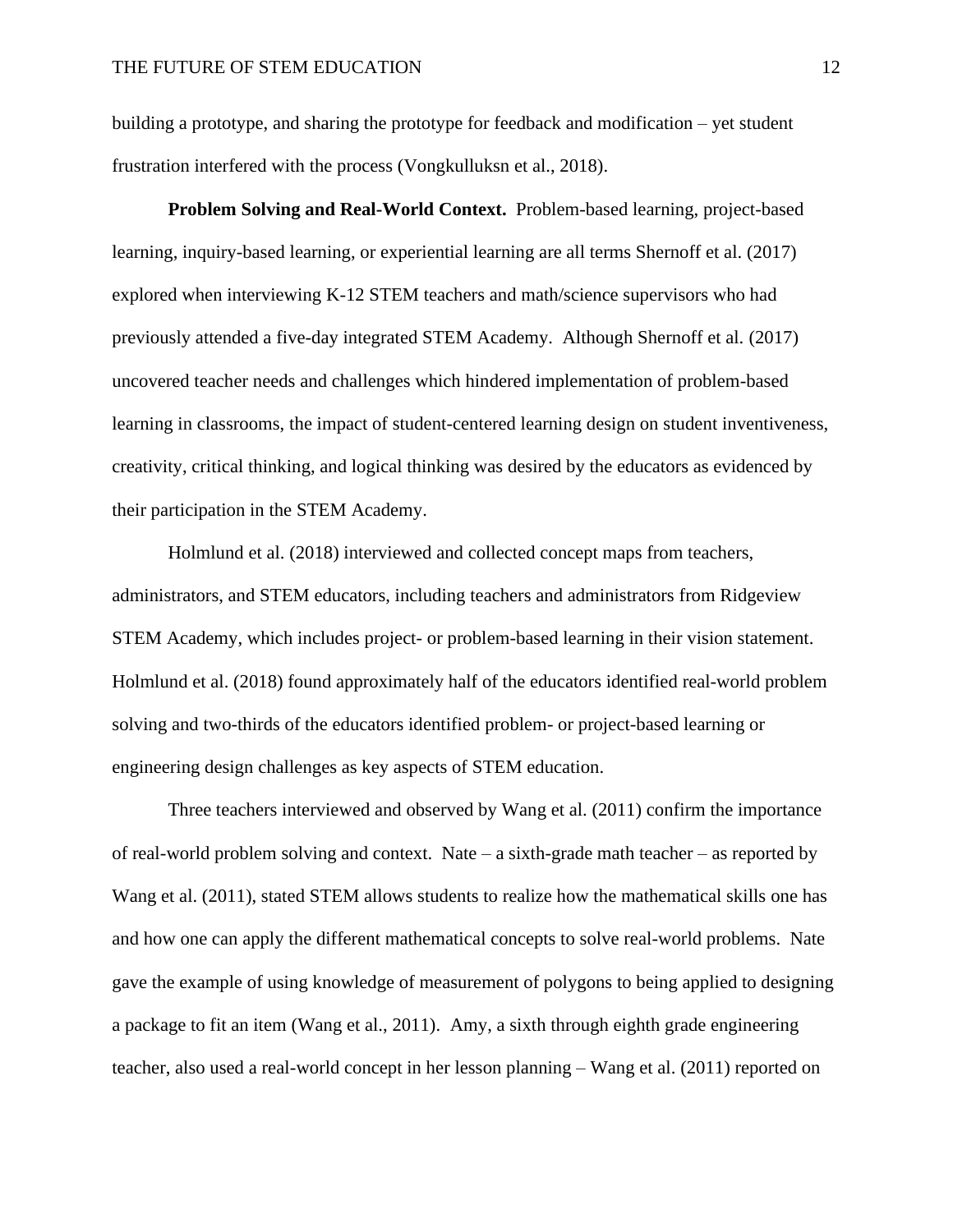her chair unit where students combined science knowledge of body structures and mathematical measurements of a human body to design, budget for, and build chairs according to ratios.

**Beyond STEM.** Garner et al. (2018) incorporated other disciplines into their learning program. Often, the arts are a key subject included into STEM learning and the acronym becomes STEAM (Garner et al., 2018). Garner et al. (2018) also included concepts from social studies, civics, health and wellness, and life-skills and found students were able to identify and label skills learned after participating in the lessons. As reported by Wang et al. (2011), Amy also included the art teacher, art concepts, and art students in the aesthetic design and construct of the chairs in her unit. Wang et al. (2011) reiterated teacher beliefs that real-world problems naturally lead to integrated STEM education as most problems encountered in real life involve cross-disciplinary concepts.

**Social-Emotional Learning.** Garner et al. (2018) integrated social-emotional learning (SEL) concepts into the STEAM curriculum. SEL skills include the ability to understand and regulate emotions, setting positive goals, understanding viewpoints of others, creating positive connections socially, responsible decision making, showing empathy, and navigating social challenges (Garner et al., 2018). Each themed lesson focused on various STEAM concepts appealing to a variety of student interests with social challenges, collaboration, character development, or global citizenship concepts built into the lesson (Garner et al., 2018). Kelley and Knowles (2016) also include the importance of learning in community, as communication and collaboration further the growth of student knowledge. Wang et al. (2011) describe how working together makes learning more meaningful for students, and the practice of collaboration provides a connection for students to build upon in their learning. Although Garner et al. (2018) specifically included SEL concepts, critique provided insight into the importance of explicit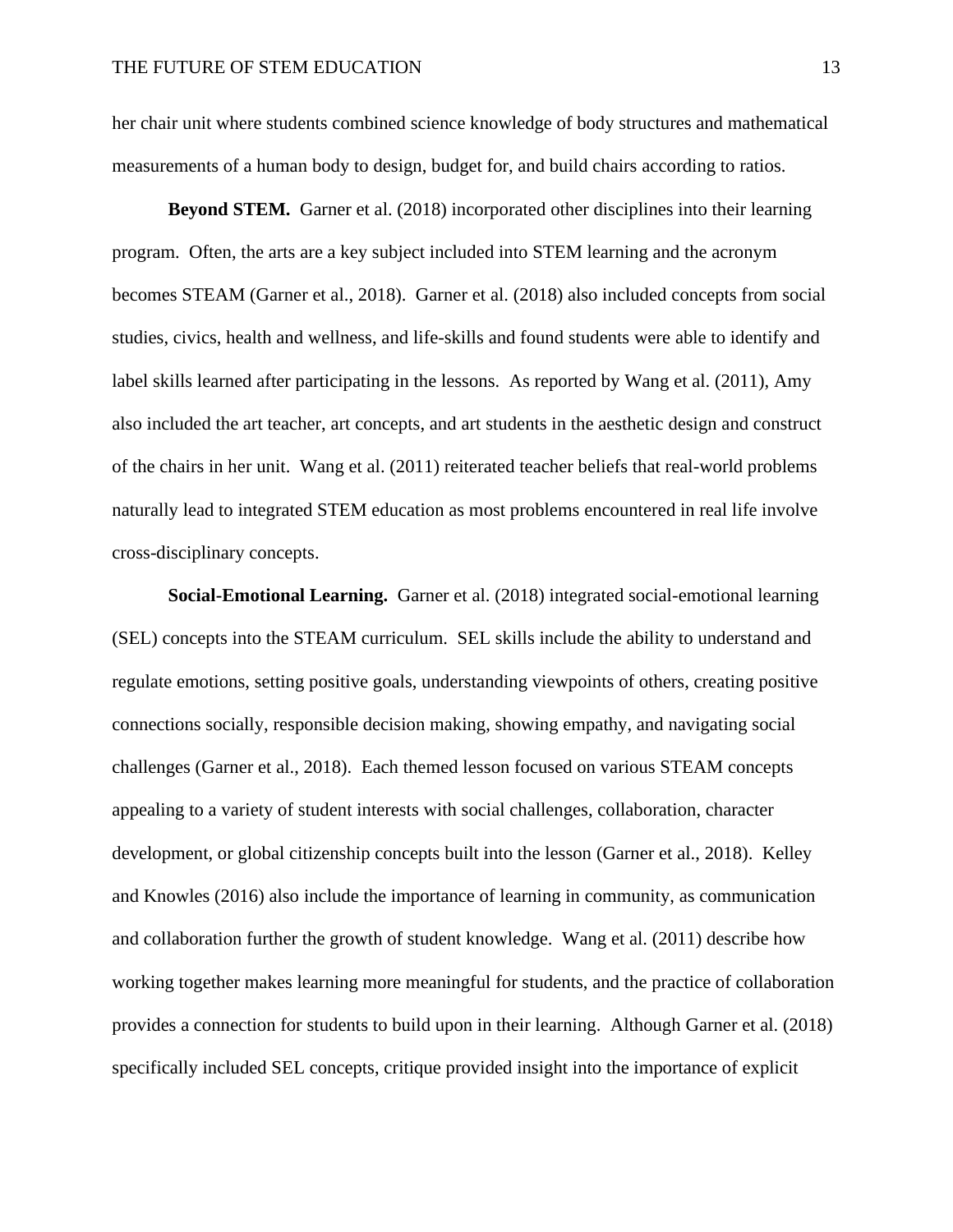versus implicit instruction of these skills. Students need to be taught how a skill can directly support their progress towards a goal, and which specific skill may be needed to complete a particular activity (Garner et al., 2018). Almost all students in the study by Garner et al. (2018) were able to at least one SEL skill they learned through the lesson(s), but instructors recommended students were given more time to reflect on how the SEL skill impacted their learning and to allow time for open dialogue about social-emotional concepts and their impact on learning, real-life problem solving, and future experiences students will encounter.

**Literacy.** In 2000 the International Technology Education Association (ITEA) defined technological literacy as the content students need for the  $21<sup>st</sup>$  century in regards to technology – including both the objects or tools of technology as well as the impact technology has culturally, socially, economically, politically, or environmentally (Kelley & Knowles, 2016). Sanders (2009) reiterates that integrated STEM education makes connections between science, math, and technology in order to guide students toward technological literacy which will support not only educational efforts, but also have an impact on the cultural and global competitiveness of students.

Kazakoff et al. (2013) takes technological literacy one step further and defines digital literacy as skills used to find, evaluate, create, and communicate information. Kazakoff et al. (2013) describe digital literacy as the combination of technological and cognitive skills – using computers to not only gather information, but also to understand and evaluate that information. Communication and collaboration, through the use of the internet or other technological tools, is also included in digital literacy according to Kazakoff et al. (2013).

**Content Knowledge.** Literacy may ultimately result in an increase in student content knowledge. Using the *Think Like an Astronaut* curriculum, Moreno et al. (2016) found a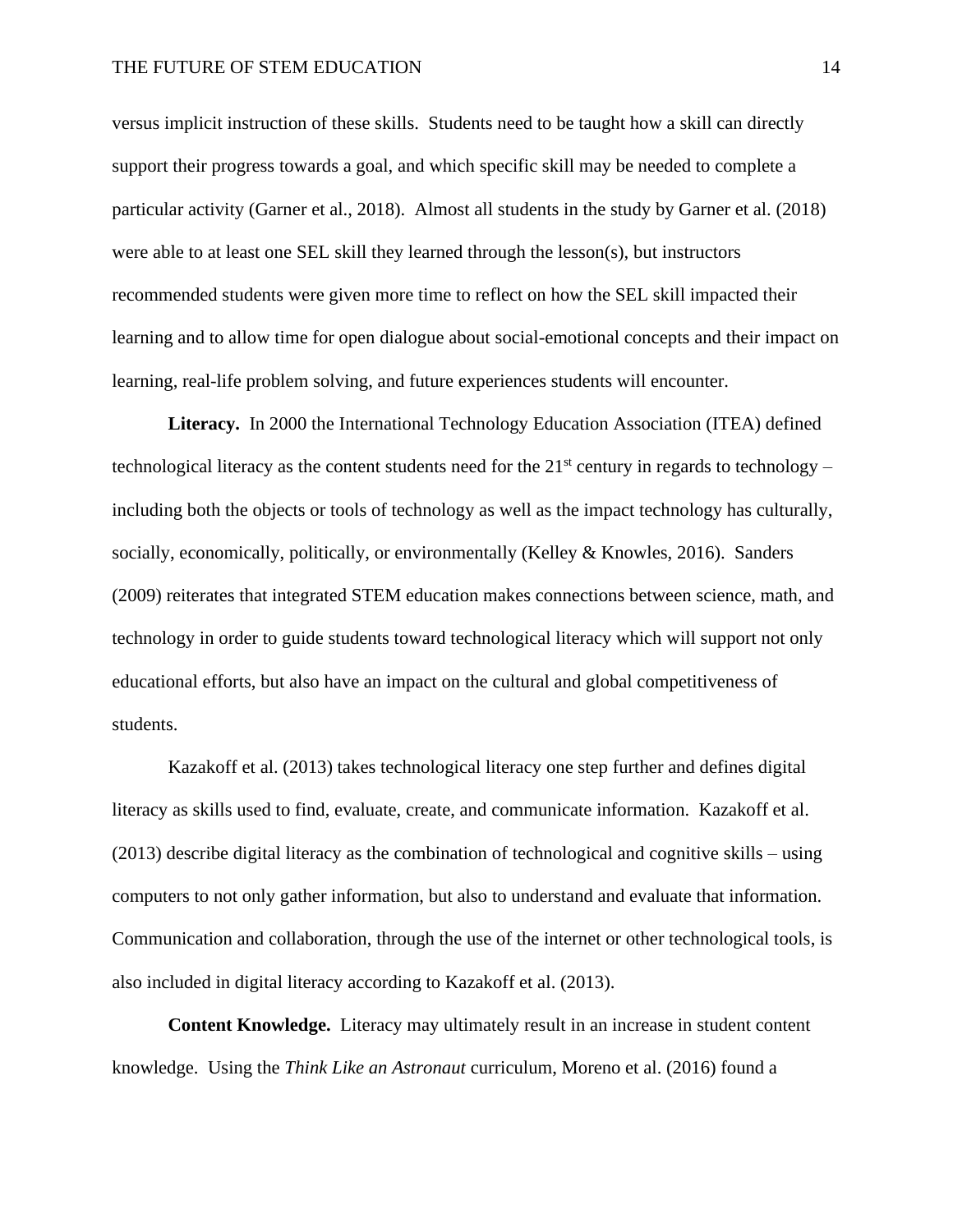significant increase in student content knowledge – even in areas not directly included in the research. Kim et al. (2015) reported student growth in math, science, physics, engineering design, and STEM content knowledge through various STEM programs, although the change was not significant in their specific study.

#### *Student Engagement*

**Perceptions and Attitudes.** Student perceptions and attitudes toward STEM also vary and change through exposure to STEM experiences. The importance of incremental engagement, goal-based learning, situational learning, and inclusion of procedural knowledge was a key aspect of a study by Leonard et al. (2016). Gomoll et al. (2016) describe the four phases of interest development which are the backbone for building student engagement. The four phases include sparking student interest, retaining student interest, students asking and answering questions, and students working through challenges to gain feedback and reach goals (Gomoll et al., 2016). Gomoll et al. (2016) also describe four types of engagement – behavioral or on task, social or collaboration, cognitive or task-related, and conceptual-to-consequential or applying knowledge to a given problem. Yanowitz (2016) identified the importance of providing opportunities for students to be successful in STEM to raise student self-efficacy and engagement. Yanowitz (2016) also stated observation of peer success also impacts student selfefficacy. Through the opportunity of solving various crime scene situations, Yanowitz (2016) created a camp experience where students could experience successful completion of science related tasks which also supported an increase in student self-efficacy.

**Shifts or Growth.** Identifying shifts in perceptions and attitudes can be difficult. Moreno et al. (2016) found that although student attitudes did not change significantly during their study using the *Think Like an Astronaut* curriculum, statements by teachers pointed to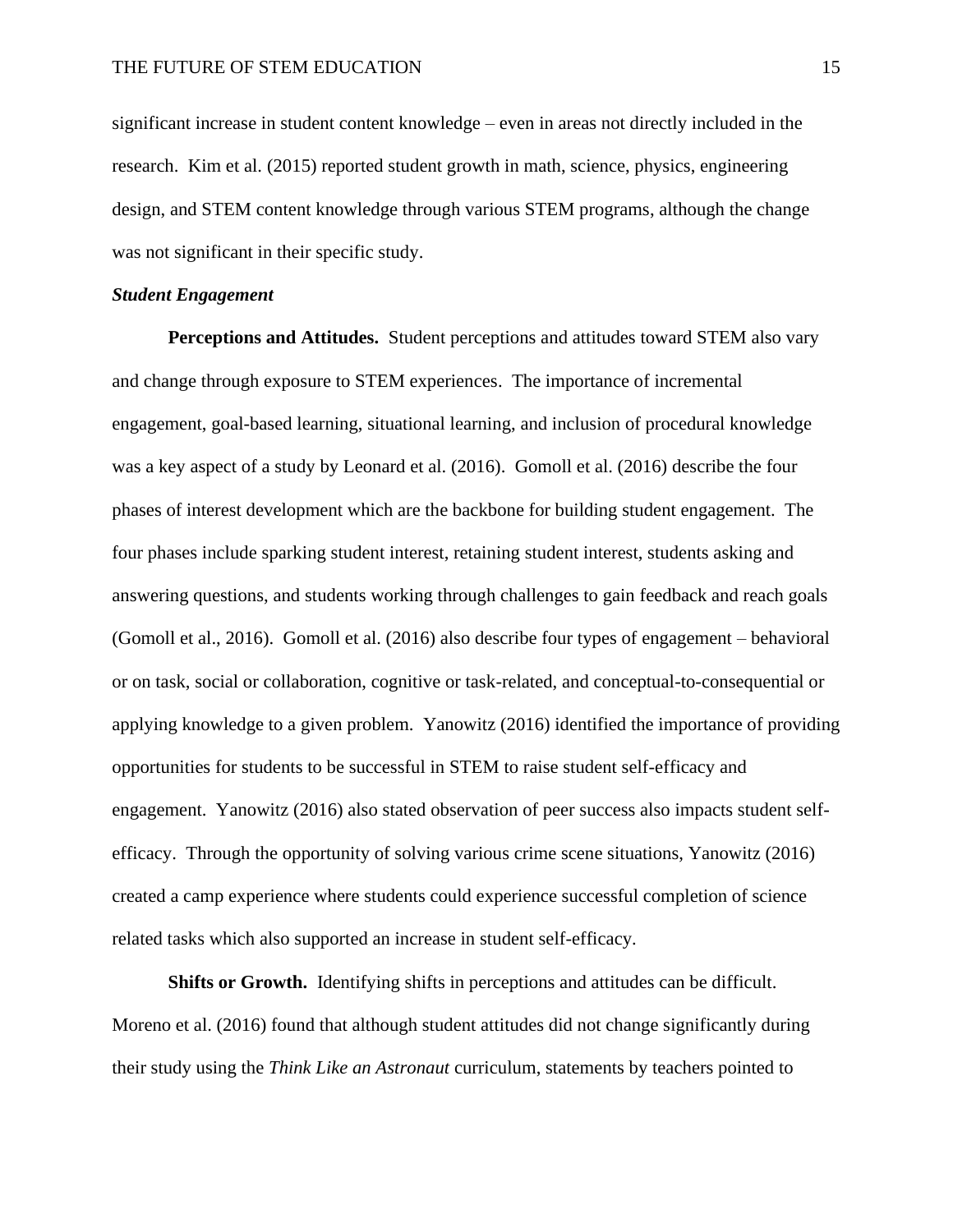positive increases in student mindsets. Also in 2016, Leonard et al. found positive increases in student self-efficacy when using a combination of robotics building, coding, and writing code as well as a gaming curriculum which incorporated programming. However, students involved in only the gaming curriculum saw a drop in self-efficacy scores. Leonard et al. (2016) reported STEM attitudes towards science content grew but discovered a decline in student thoughts of math and engineering/technology. Students who already have a high interest in STEM or future careers in a STEM discipline may not display positive self-efficacy growth due to high pre-test data and a ceiling effect limiting post-test growth scores or stable scores being observed (Stevens et al., 2016). Although immediate feedback showed significant increases in student self-efficacy scores, in post-camp and follow-up surveys, Yanowitz (2016) discovered no significant change in self-efficacy, but students described more involvement in informal STEM activities including museums, literature, media, and activities due to their camp experience. Students also expressed an increase in STEM content knowledge, more enjoyment and interest in STEM activities, increased self-confidence in STEM, the importance of creating new relationships and building social skills, as well as planning for STEM to be included in their future (Yanowitz, 2016).

**Student Age.** Student age can also affect student perceptions and engagement with STEM. Vongkulluksn et al. (2018) reported most students had positive responses to STEM activities, however younger students were more positive than older students, and showed less frustration with STEM challenges. Carlone et al. (2014) also reported a decrease in student STEM interest as students grew older. Over the course of two years, all students observed were described to be less scientific by Carlone et al. (2014). Vongkulluksn et al. (2018) discovered student self-efficacy did not drop below the median, but did decrease over the course of their research, especially in higher grade levels. Self-efficacy scores dropped significantly during the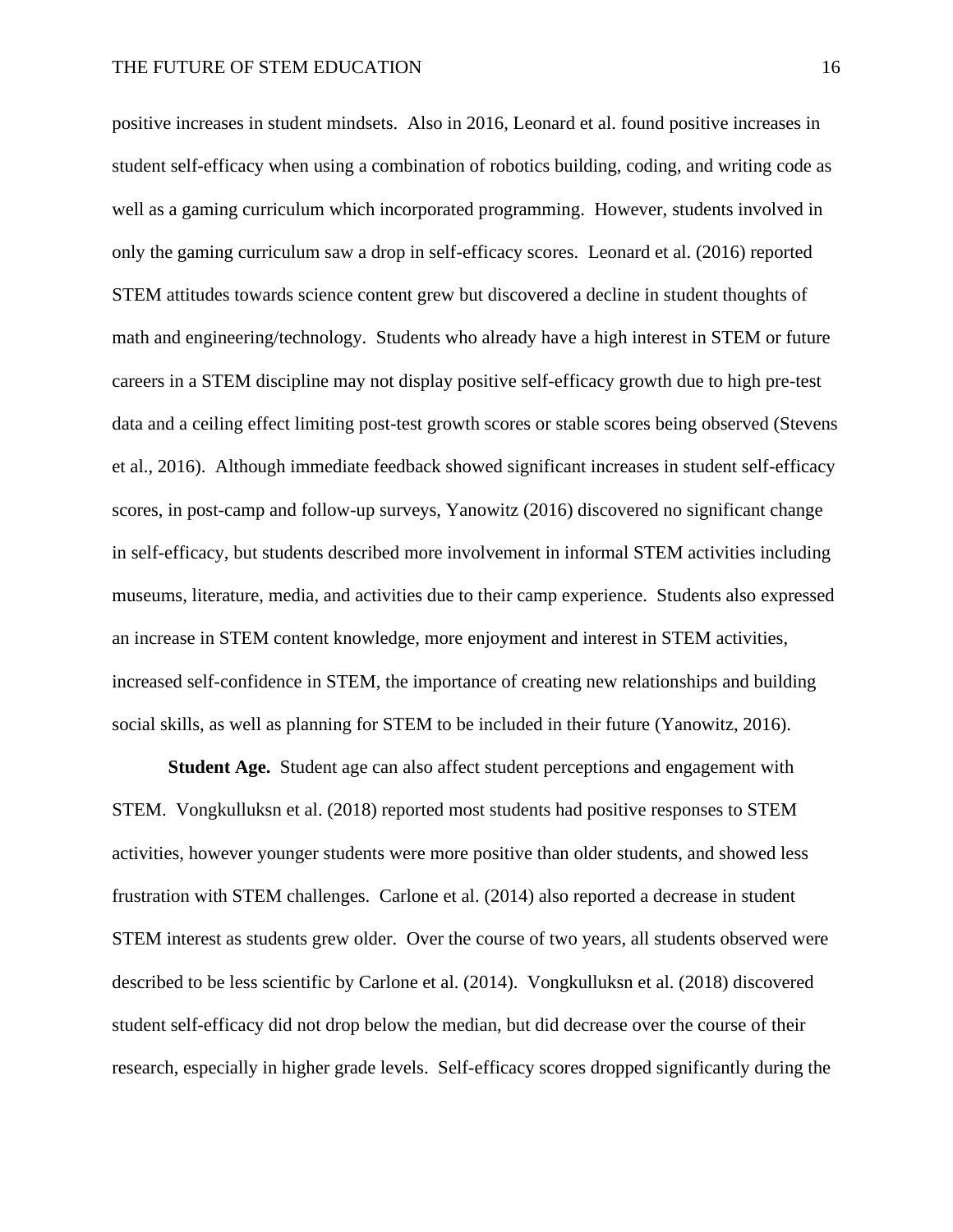first half of the semester but remained even during the second half of the semester, which could attributed to older students choosing more complex projects which led to higher frustration levels, incompletion of goals, and ultimately making poor judgements of self and ability (Vongkulluksn et al., 2018). Vongkulluksn et al. (2018) pointed out younger students had a more optimistic outlook while older students were aware of what they could not do. Vongkulluksn et al. (2018) suggest earlier scaffolding and guidance in choosing appropriately challenging tasks could counter negative impact on student self-efficacy.

**Teacher Impact.** Teachers and other mentors also affect student interest and selfefficacy in STEM. Carlone et al. (2014) described how fourth grade students who were encouraged to take risks and explore with curiosity, were urged to use scientific explanations, problem solving, collaboration, and sharing became more focused on getting the right answer and being good students when they reached sixth grade due to a more task-oriented approach to STEM curriculum. Due to lower-level tasks, less hands-on experiences, and more lectures and worksheets, students were reported to lose their scientific identity (Carlone et al., 2014). Stevens et al. (2016) stated mentor relationships were categorized highly by students and reported a student waiting list for participation in the STEM program. Stevens et al. (2016) include the impact of caring adults among effective STEM practices as well as critical thinking, collaboration, real-world application, and hands-on learning. Students were impacted by teachers to realize good and smart science students learn to think critically, solve problems, develop scientific explanations, and show care and understanding to their peers (Carlone et al., 2014). Yanowitz (2016) lists the need for trained instructors who can provide positive encouragement, as well as developing a program with low student-teacher ratios, as important to building student interest and future engagement with STEM.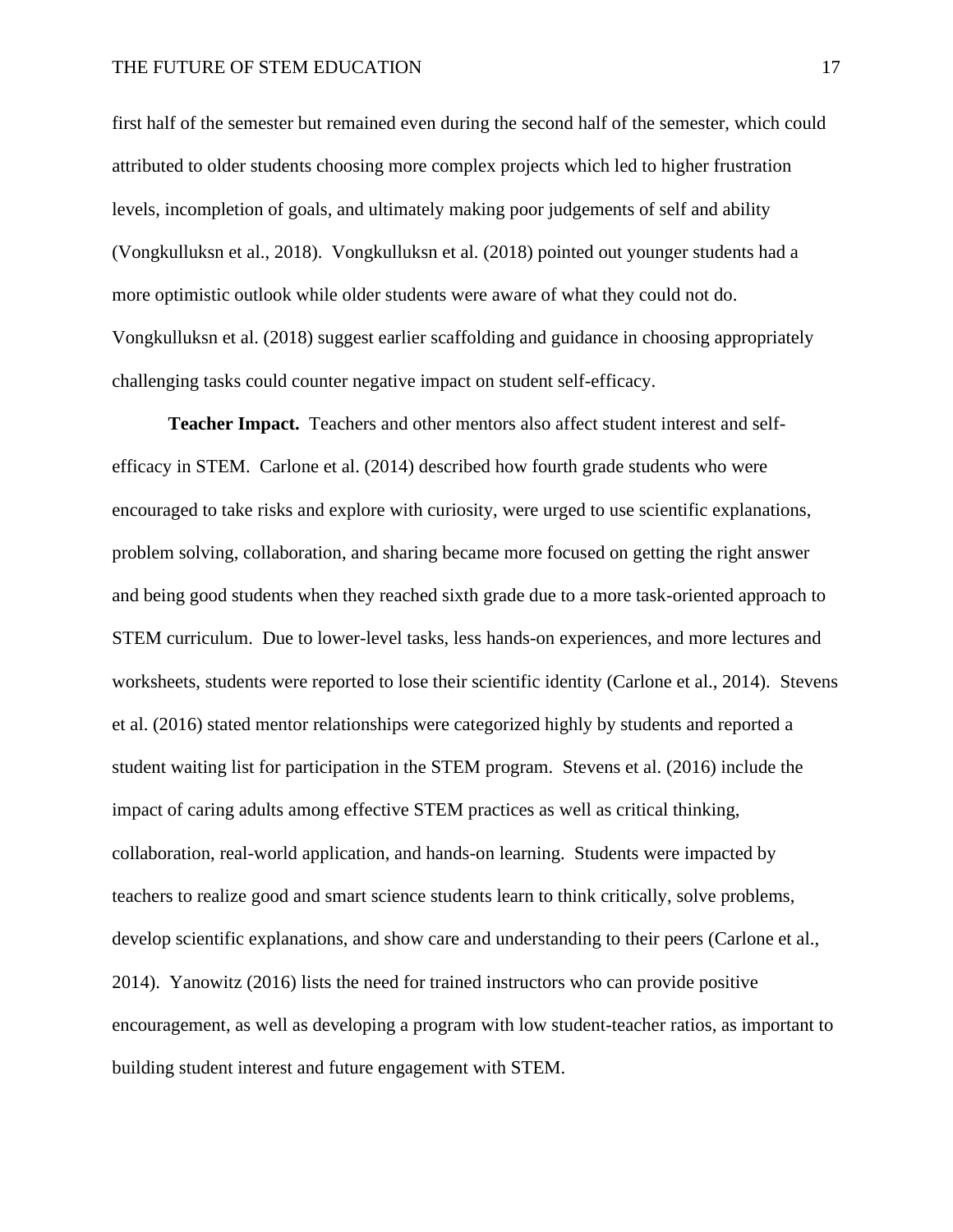# *Beyond the Classroom*

Student self-efficacy directly affects future educational and career decisions as well as growth of important workforce skills. Yanowitz (2016) identified the middle years of a student's education as an important time in which career development can be affected. Through research based on summer camp experiences, Yanowitz (2016) found more than half of students affirmed an impact on their career aspirations. Mark (2016) listed the impact STEM programming had on student confidence, which directly impacted future educational course selection and career investigations. Mark (2016) describes how on the job STEM training, including paid research intern positions, supported learning of transferable STEM skills. Students were able to learn directly from STEM experts and mentors in various career fields (Mark, 2016). These STEM mentors directly impacted student STEM career knowledge, exploration of specific STEM careers, knowledge of requirements for those specific careers, and educational planning (Mark, 2016). Connecting students with STEM professionals was also identified by Holmlund et al. (2018) as important for students in regard to career explorations.

Specifically, the need for  $21<sup>st</sup>$  century skills is necessary for student trajectories into STEM fields. Skills identified as beneficial in life and needed for professional competency include solving real-world problems, critical systems thinking, logical thinking, communication skills, collaboration skills, ownership of responsibility, and skills in areas of computers and programming (Smyrnova-Trybulska et al., 2017). Holmlund et al. (2018) also include problem solving, collaboration, critical thinking, and communication skills as needed 21<sup>st</sup> century skills, but additionally list the importance of creativity, innovation, and perseverance. Studying job skills, knowledge, and work activities, Jang (2016) identified adaptability, complex communication skills, problem solving, self-management and self-development, and systems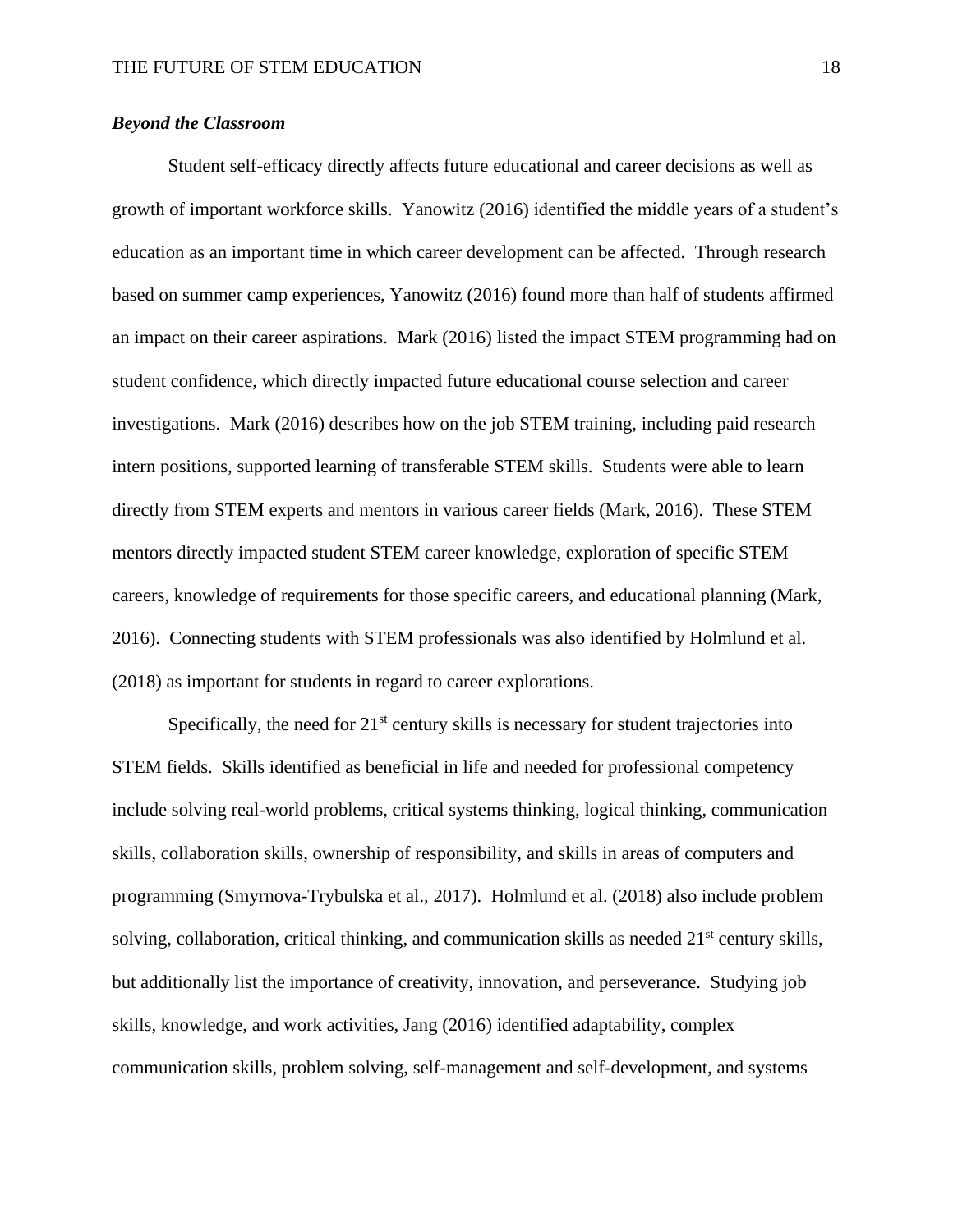thinking as key areas students need to develop beyond specific STEM skills necessary for STEM career aspirations. Specifically, Jang (2016) rated the following skills as high need: active listening, speaking, decision making, time management, and social perceptiveness. Knowledge skills Jang (2016) rated high include administration, management, and customer and personal service. Work activities rated high include decision making, interacting with computers, and updating and using relevant knowledge (Jang, 2016). Garner et al. (2018) also describe the importance of global citizenship development – developing students to be globally competent, socially responsible, and to have self- and social-awareness, relationship management skills, responsible decision making, time management, and collaboration skills.

#### **Examples of Integrated STEM**

#### *Robotics*

Robotics is one emerging field being incorporated into STEM learning environments which encompasses many of the themes discussed previously. First, robotics lends itself to building knowledge and growing content area skills. Kim et al., (2015) states how robotics activities and STEM content are effortlessly linked in the field of robotics. Fifth through eighth grade students, in a study by Leonard et al. (2016), increased computational thinking skills, reinforced science subject matter, as well as learned engineering and technological skills while creating a game. Robotics were also found to influence math literacy skills and the growth of science and technological information understanding (Smyrnova-Trybulska et al., 2017). Kim et al. (2015) shared how robotics improved both elementary and middle school students' math achievement and STEM knowledge, elementary students' science achievement, and middle school students' physics content knowledge. Kazakoff et al. (2013) described robotics as a new form of manipulatives which can support student understanding of mathematical concepts. Even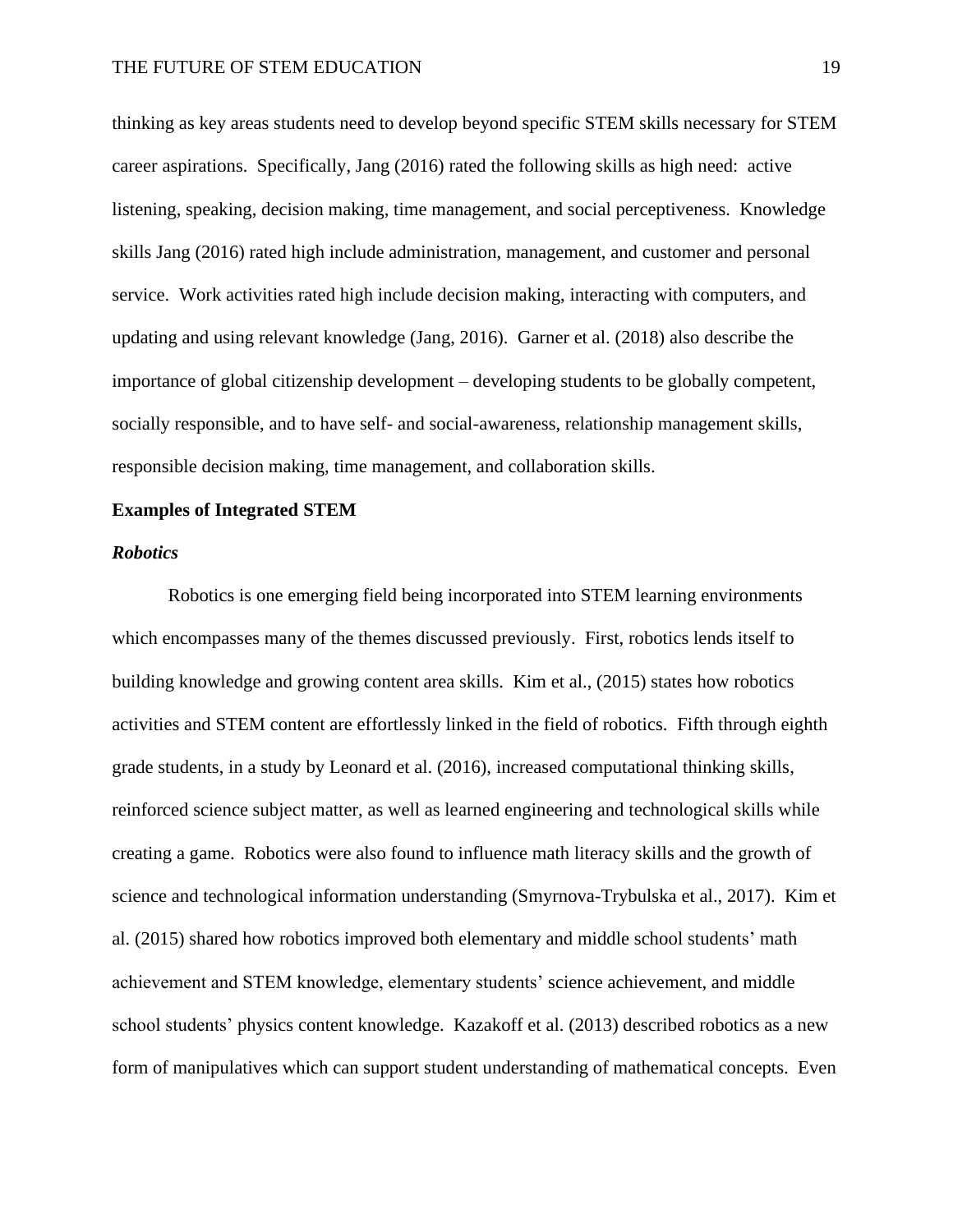#### THE FUTURE OF STEM EDUCATION 20

non-STEM content areas are impacted by robotics. Kindergarten and pre-kindergarten students showed a significant increase in picture sequencing skills after taking part in a robotics and programming intervention using both physical and computer-based robotics blocks, while a control group showed no significant increase in the same skills (Kazakoff et al., 2013). Kim et al. (2015) also reported a link between robotics and picture sequencing skills.

Student perceptions of STEM and engagement can also be affected by robotics learning. Students in research by Stergiopoulou et al. (2017) made STEM connections, recognized relationships among STEM subjects, and realized the value and importance each content area provided robotics curriculum. Stergiopoulou et al. (2017) reported sixth graders enjoyed robotics activities and that math and science skills supported their learning. Smyrnova-Trybulska et al. (2017) also related how creating a robot kept students engaged and motivated, and even teachers even recognized the importance of self-motivation in the study. The fact that robotics combines games with learning allows students to create a positive attitude about what they are learning (Stergiopoulou et al., 2017). Gomoll et al. (2016) reported robotics held student interest and that students were engaged both cognitively and socially. Behavioral engagement (students taking initiative and participating fully without distraction) and emotional engagement (including confidence boosts and greater interest in STEM) – described as autonomous motivation – were reported by Kim et al. (2015), as well as greater STEM interest, motivation, and self-confidence. A decrease in negative emotions toward STEM was also reported by Kim et al. (2015).

Scientific inquiry, engineering design skills, and problem-solving skills are also benefitted by student robotics exposure. Kim et al. (2015) discovered an increase in middle school students' engineering design and problem-solving skills. Middle school students were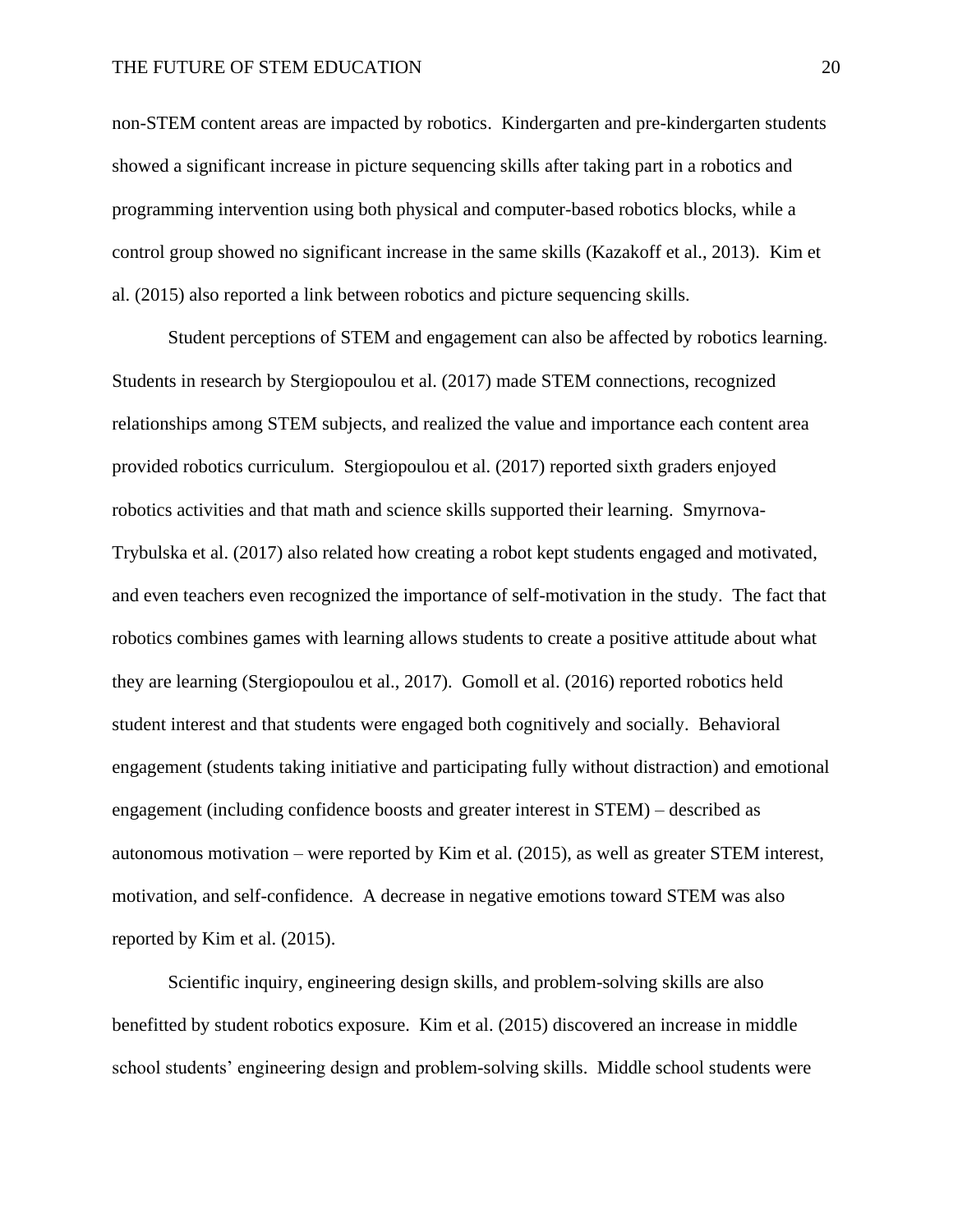exposed to this benefit at a summer camp, and researchers realized the need for knowledgeable instructors, a specific focus on the scientific inquiry process, and balancing free play and problem solving when using new materials in order to encourage students to remain focused (Williams et al., 2008). Longer term experiences may also be beneficial according to Williams et al. (2008) rather than short-term camp exposure to these skills. Gomoll et al. (2016) reported how project-based learning and solving real-world problems supported students in robotics programming. Using the engineering design process, students were able to demonstrate understanding of and utilize portions of the engineering design process in varying degrees (define the problem, ask questions, imagine, collect information, develop and test ideas, explain reasoning, improve ideas) (Gomoll et al., 2016). Leonard et al. (2016) reported growth of problem-solving skills in fifth through eighth grade students after building, coding to move, and writing advanced code for a robot.

Robotics also connects to social-emotional learning for students. Stergiopoulou et al. (2017) lists an impact on student cooperation and trust between students and teachers. Peer social interactions are can be cultivated using robotics stated Kazakoff et al. (2013). Robotics supported social competencies, including communication and teamwork skills, according to Smyrnova-Trybulska et al. (2017). Kim et al. (2015) also reported growth in communication and collaboration skills due to robotics learning. Gomoll et al. (2016) specifically cites how humancentered robotics may be important for connecting girls with STEM. The emphasis robotics places on the social side of science and technology led teenagers in an after-school club towards social-emotional growth – including students taking on leadership roles they had not previously (Gomoll et al., 2016).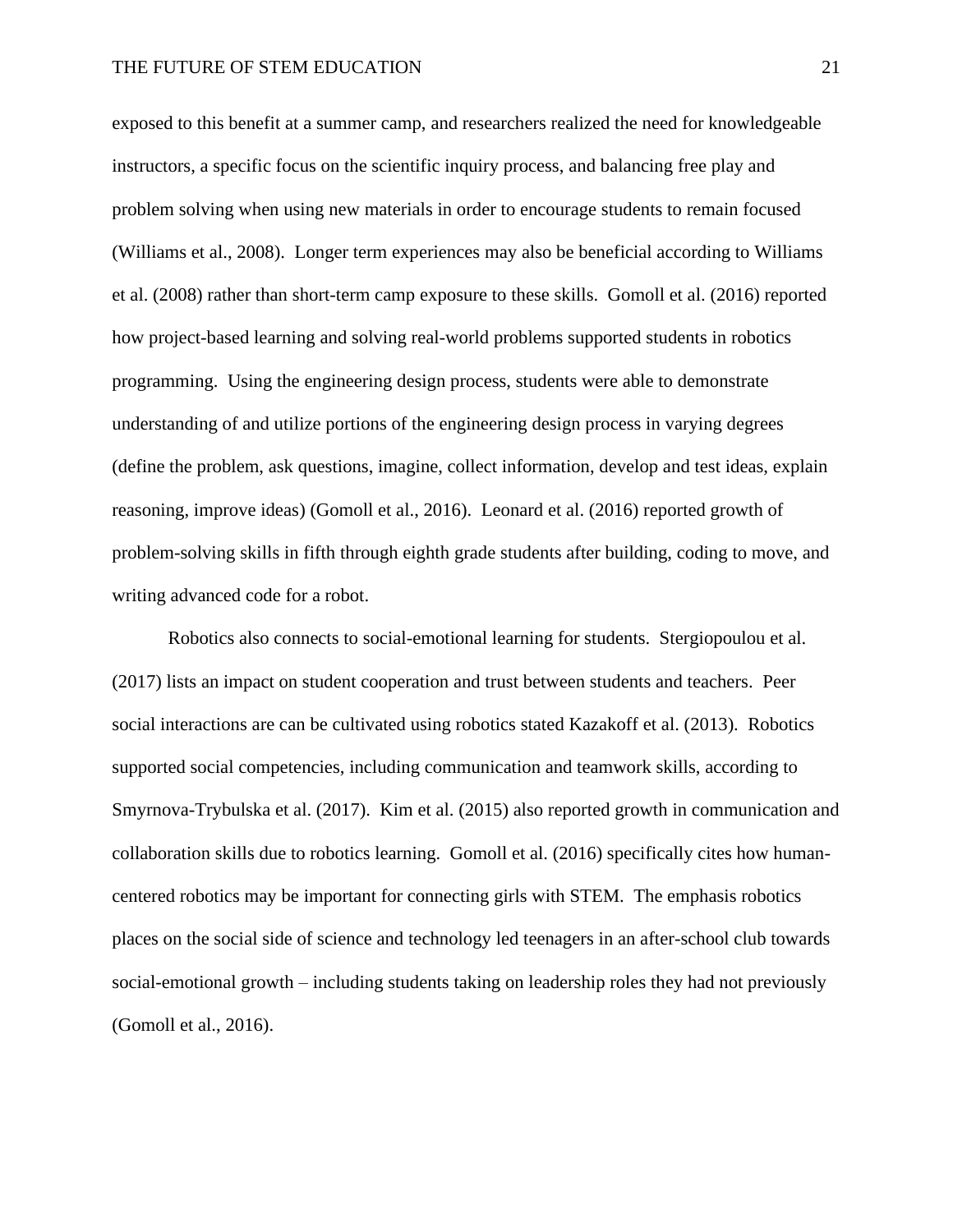Lastly, robotics has been reported to lend itself to the growth of  $21<sup>st</sup>$  century skills.

Smyrnova-Trybulska et al. (2017) recorded a robotics connection to critical thinking, logical thinking, and critical systems thinking. Spatial visualization skills and proportional reasoning increased in fifth through eighth grade students, according to Leonard et al. (2016). Kim et al. (2015) reported students were more strategic, increased critical thinking skills, and had improved spatial ability and creative thinking after robotics programming. Stergiopoulou et al. (2017) also stated sixth grade students developed critical thinking in their research.

# *Coding*

While coding is often incorporated into many robotics curriculums, stand-alone coding instruction also benefits student learning. Strawhacker and Bers (2019) reported connections to student verbal, visual, causal, spatial, and social reasoning skills. Tucker-Raymond et al. (2016) listed math literacy, problem solving, math reasoning and communication, and game design as student growth areas affected by coding instruction. Other positive connections include concrete symbol recognition (letters and numbers) and working memory. Strawhacker and Bers (2019) studied kindergarten through second grade students and recognized no gender-based differences when using Scratch Jr. coding but did identify how developmental stages impacted student success as student age increased. The importance of using coding to perform a purposeful task or meet a goal was discussed by Strawhacker and Bers (2019). High school students in research by Tucker-Raymond et al. (2016) applied coding to turn physical games into digital games for elementary students to practice learning concepts. According to Tucker-Raymond et al. (2016), the cascading model of instruction used in their Young People's Project (YPP) allows students from colleges, to high-schools, down to elementary-aged students to have access to STEM related content by removing traditional institutional barriers – students take ownership by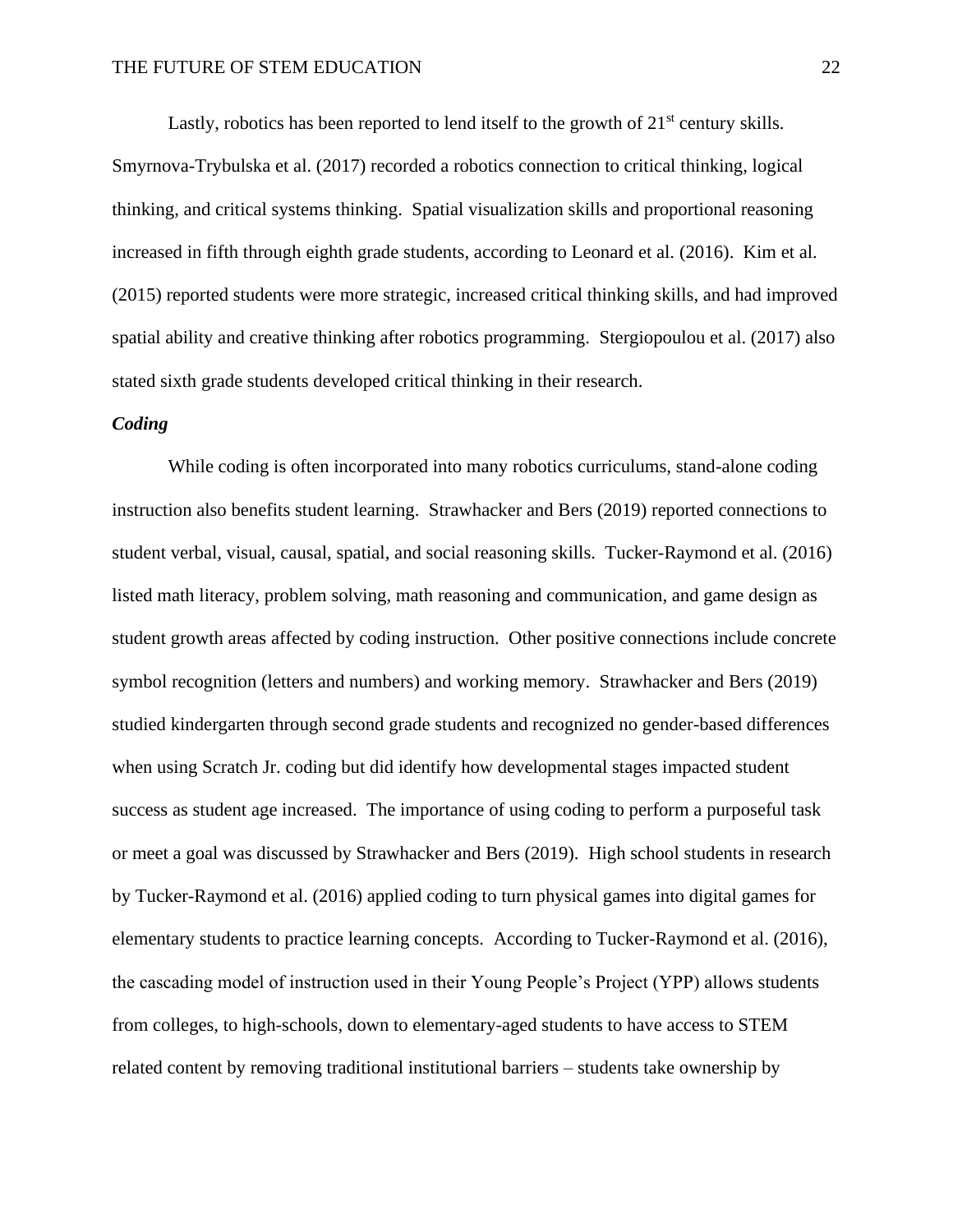realizing they cannot teach something until they understand it themselves. By creating new roles for students as not only learners, but also leaders, teachers, and organizers, the program fosters relationships and connections to the community as well as continued engagement and motivation for students (Tucker-Raymond et al., 2016).

## **Future**

#### *Teacher Preparation*

The importance of teacher training is equally important in preparing students to follow STEM paths and providing quality STEM programming. Radloff and Guzey (2016) concluded preservice STEM teachers require effective STEM instruction after researching STEM perceptions and understandings amongst current educators. Wang et al. (2011) reported integrated STEM instruction often follows a path comfortable to the teacher, and by impacting beliefs and highlighting the purpose of STEM integration teacher practices will be affected. Research by Bell (2016) also concluded the necessity of training teachers in STEM subjects in order to produce qualified and motivated STEM educators. Bell (2016) described four stages of STEM perception and understanding – external knowledge, internal engagement with knowledge, knowledge transferred to understanding, and synthesized knowledge for full understanding – and ultimately aims for STEM educators to progress towards the fourth stage in which they have confidence and students will learn through purposeful, engaging, creative, and active learning.

# *Professional Development*

Teachers often perceive barriers to providing quality STEM education. Stohlmann et al. (2012) reported difficulties with time management, while lack of resources, poor student attitudes, student gaps in understanding or range of student abilities, lack of time for planning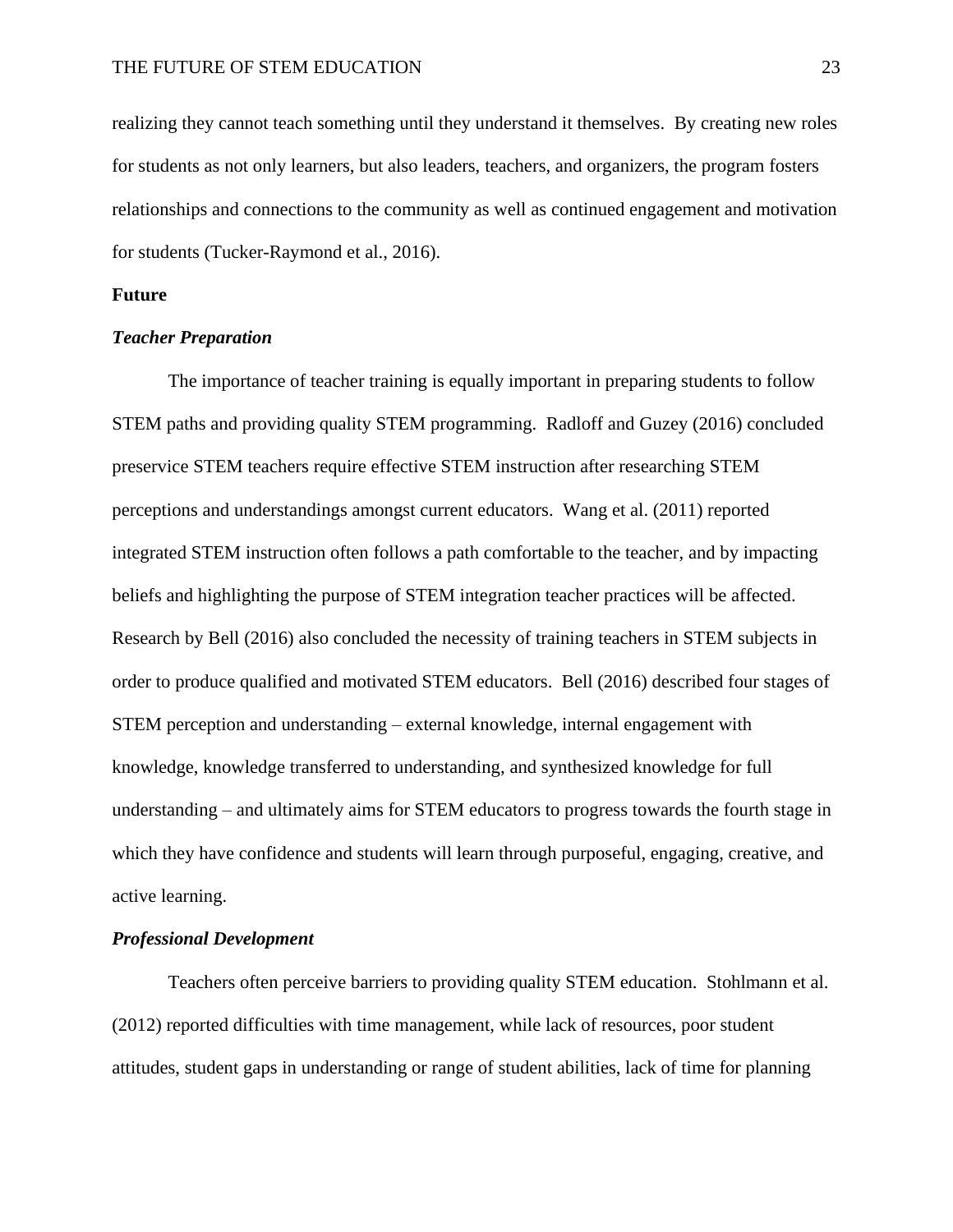and collaboration, and lack of administrative support were reported by Shernoff et al. (2017). Shernoff et al. (2017) also uncovered deficiencies in content knowledge, school organization or structure, absence of resources, financial limitations, and poor training as obstacles to providing integrated STEM instruction. Stohlmann et al. (2012) found these barriers may lead to less commitment from educators, and suggests dedicated, organized, and knowledgeable teachers are needed who can be committed and supported with time for collaboration in order to find success. Staff build confidence through sharing ideas (Bell et al., 2018) which may come formally or informally. Educators may rely on formal professional development, but opportunities may be limited and barriers of cost and time away hinder some staff from participating (Bell et al., 2018). Informal opportunities in the form of networking or independent research, including virtual opportunities, were also found to be effective by Bell et al. (2018). Lack of collaboration can lead to division among colleagues or between content areas, but mutual respect leads to infinite learning possibilities with new STEM knowledge and best practices being voluntarily distributed (Bell et al., 2018). The President's Council of Advisors on Science and Technology (2010) incorporates the need for developing, employing, and rewarding high-quality STEM teachers who can create STEM experiences which engage all students. The National Research Council (U.S.) (2011) list guidance which includes employing educators with strengths in content and pedagogy, valuing professional development, and empowering school leadership to initiate and influence change.

### *Best Practices*

Yanowitz (2016) identifies best practices to include student-centered lessons, inquiry learning, active participation including group learning, use of the scientific method, using data to support conclusions, and social construction of knowledge. These characteristics were modeled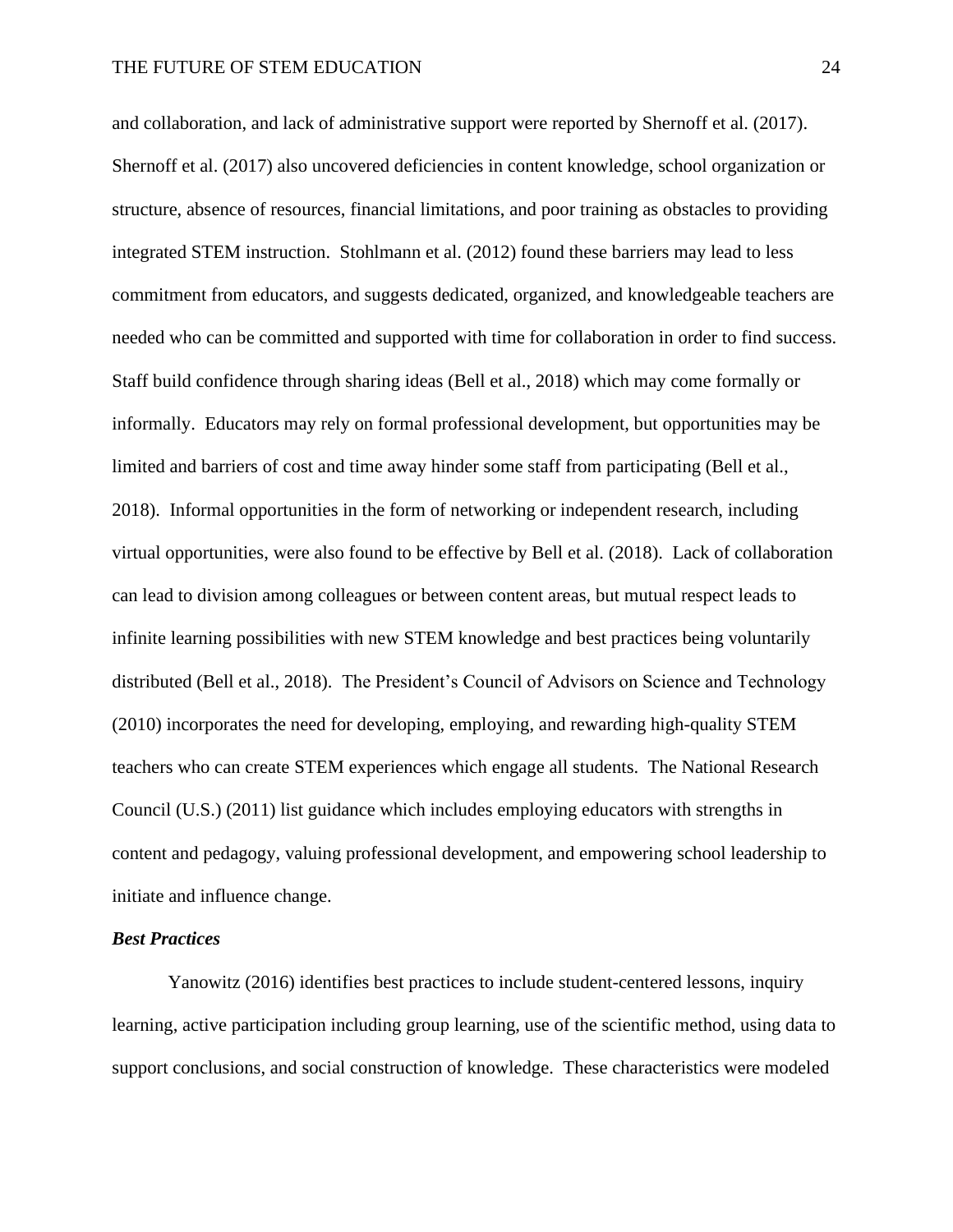and described by Carlone et al. (2014) as equitable teacher qualities of scaffolding, holding high expectations of students, showing enthusiasm and pushing students further with questioning, encouraging explanation of ideas, and modeling social skills and empathy. Mark (2016) based research on these same qualities – guiding students, providing access to challenging material, and allowing for social and academic peer interactions.

#### *Reform*

The goal of STEM reform should be to promote learning, thinking, and interest in STEM (Kelley & Knowles, 2016). Weis et al. (2015) reports reform should focus on instructional quality, overall attitudes and expectations, and course advisement rather than specific course offerings or sequencing. The President's Council of Advisors on Science and Technology (2010) also recommends students be prepared to have a strong STEM foundation for personal and professional applications and for students to be motivated and excited about STEM careers. The National Research Council (U.S.) (2011) also lists increasing STEM literacy and student interest and motivation as necessary conditions for successful STEM programming. Weis et al. (2015) testified to how current educational policies and structures can undermine reform attempts. Low student proficiency scores, prerequisite course requirements, or goals (such as increased graduation rates) can take away from variety of or depth of courses offered (Weis et al., 2015) when students have reduced access to courses or when available resources are necessary to meet low-performing student needs rather than focus on STEM reform strategies. Both the National Research Council (U.S.) (2011) and the President's Council of Advisors on Science and Technology (2010) recommend development of common standards and improved leadership or policy support to allow for STEM program growth.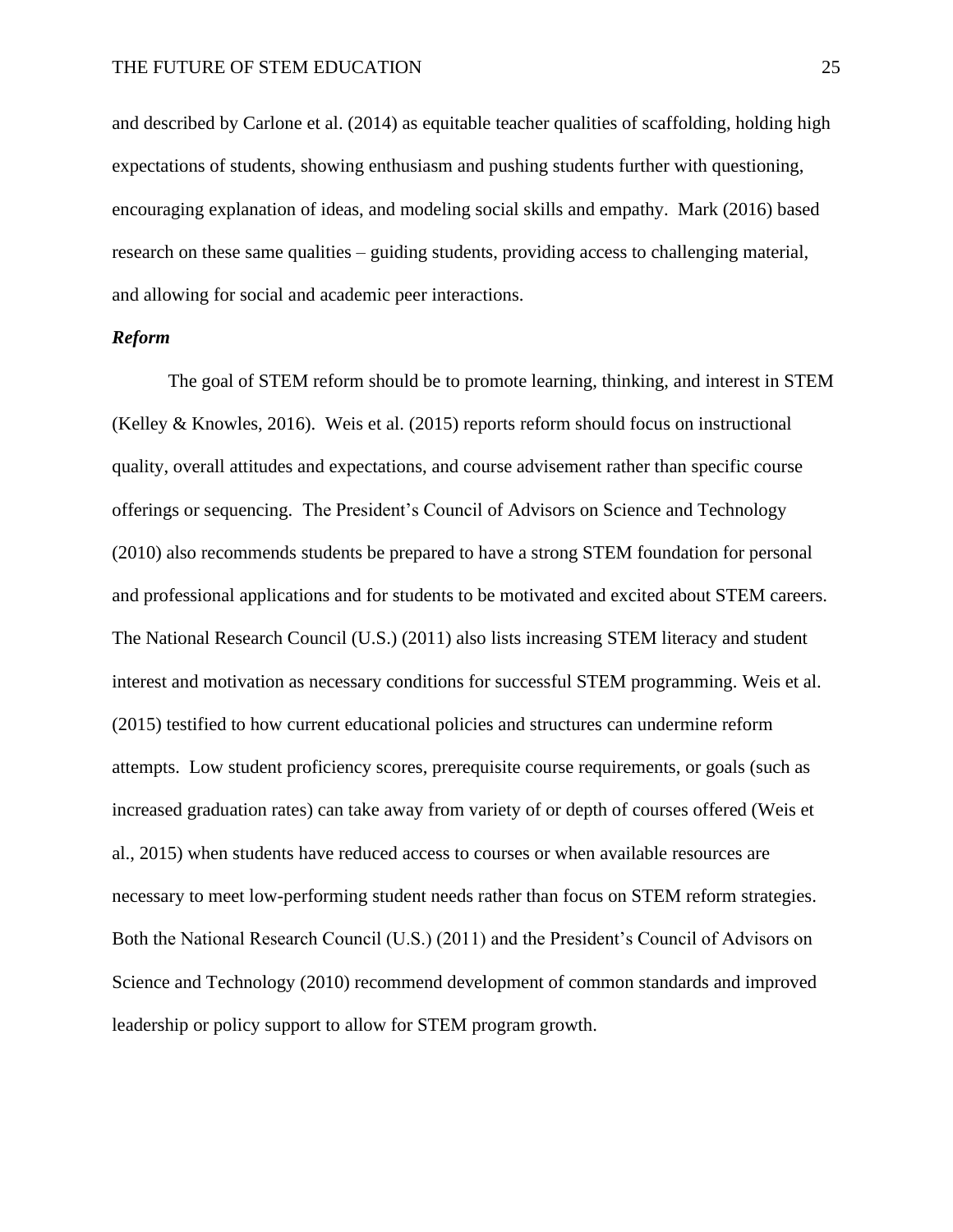#### **Future Research**

Future recommended research includes the areas of STEM program material content, the balance of activities which will positively impact student motivation and interest, best practices for STEM instruction to support underrepresented or underserved students, as well as on the benefits of robust STEM teacher training. First, research is needed to identify STEM activities which can be applied in settings with students of differing levels of ability – STEM programming which will allow for differentiation to meet the needs individual students. Second, research which will identify an appropriate balance between exploration, free-play, and structured learning/application of scientific processes is needed to maintain student motivation and interest yet support learning of content area material. Meeting the needs of and providing opportunities for underrepresented or underserved students is vital to removing barriers to their exploration of and participation in STEM learning and future STEM work trajectories. Lastly, research to clarify and refine teacher training and staff development, which will best support educators to find success in integrated STEM classrooms and programs, is critical to STEM reform and the future of effective STEM education.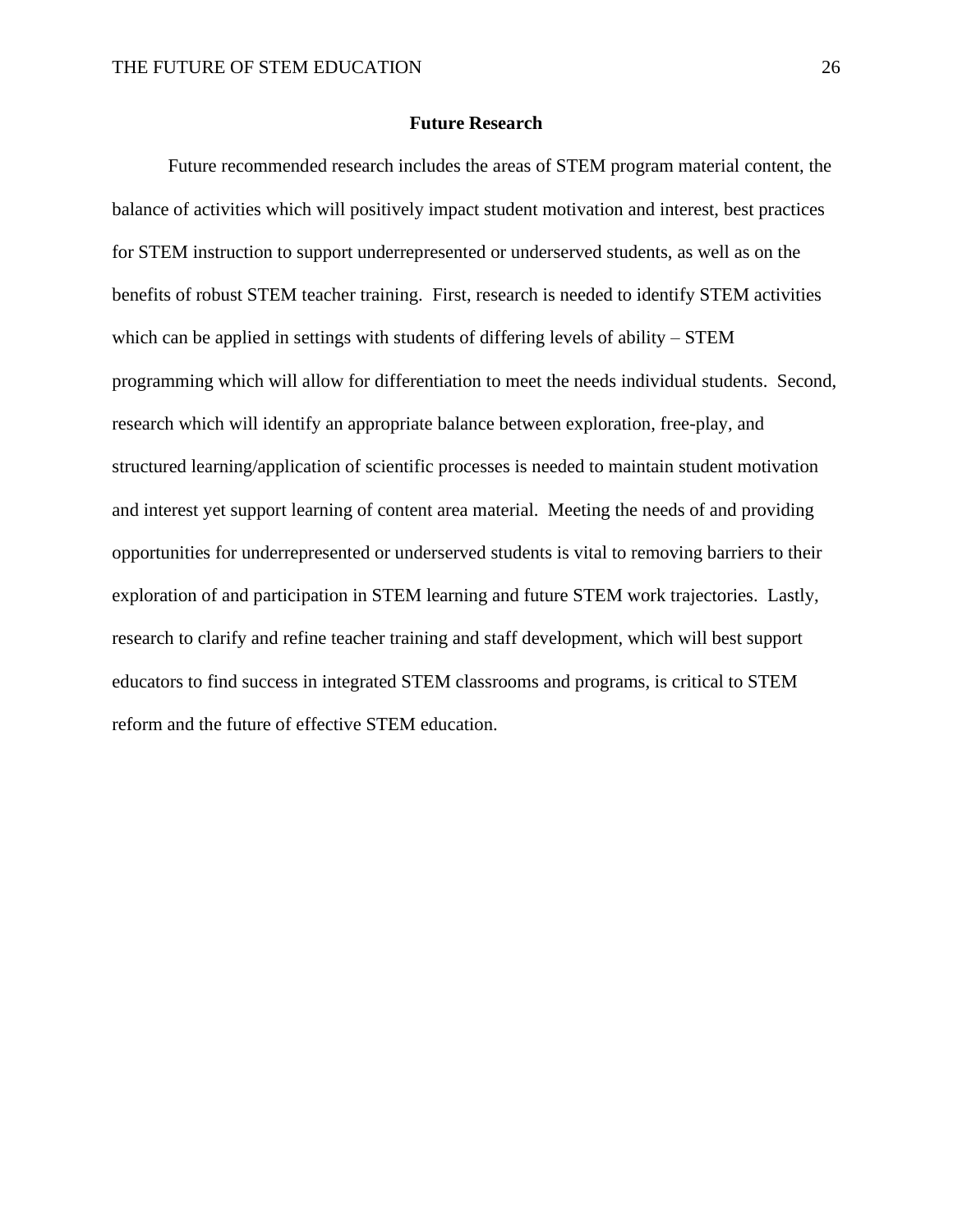#### **Conclusion**

The aim of this literature review was to determine what quantifies an elite STEM program, what makes STEM education impactful for students, and where the future of STEM education may lie – to facilitate STARBASE in continuing to provide emerging STEM lessons and activities in an ever-changing world. The importance of integrated STEM, and ensuring educators, students, and stakeholders understand and support the efforts of integrated STEM instruction is the first step towards successful STEM programming. Learning by doing, using a constructionist approach, is vital to providing classroom experiences which support student exposure and growth in scientific inquiry skills, application of the engineering design process, problem solving (including real-world scenarios), social-emotional growth, content literacy, as well as understanding connections between and among not only STEM subject matter, but across all content areas. Effective STEM curriculum will also engage student interest, keep students motivated, and build student self-efficacy. Beyond the classroom, students will build 21st century skills which will impact future learning and preparation for society and careers. Two specific examples of integrated STEM which currently stand out in STEM programming are robotics and coding. These two areas can be a reference point for emerging trends in STEM fields and how to integrate them into student instruction. Ongoing training for educators and proper preparation of new teachers is continually necessary so that instructors and programs remain effective and relevant for student learning. In doing so, best practices and reform attempts will not be held at bay. STARBASE will benefit from acknowledging and applying these findings in the continued development and implementation of superior STEM programming.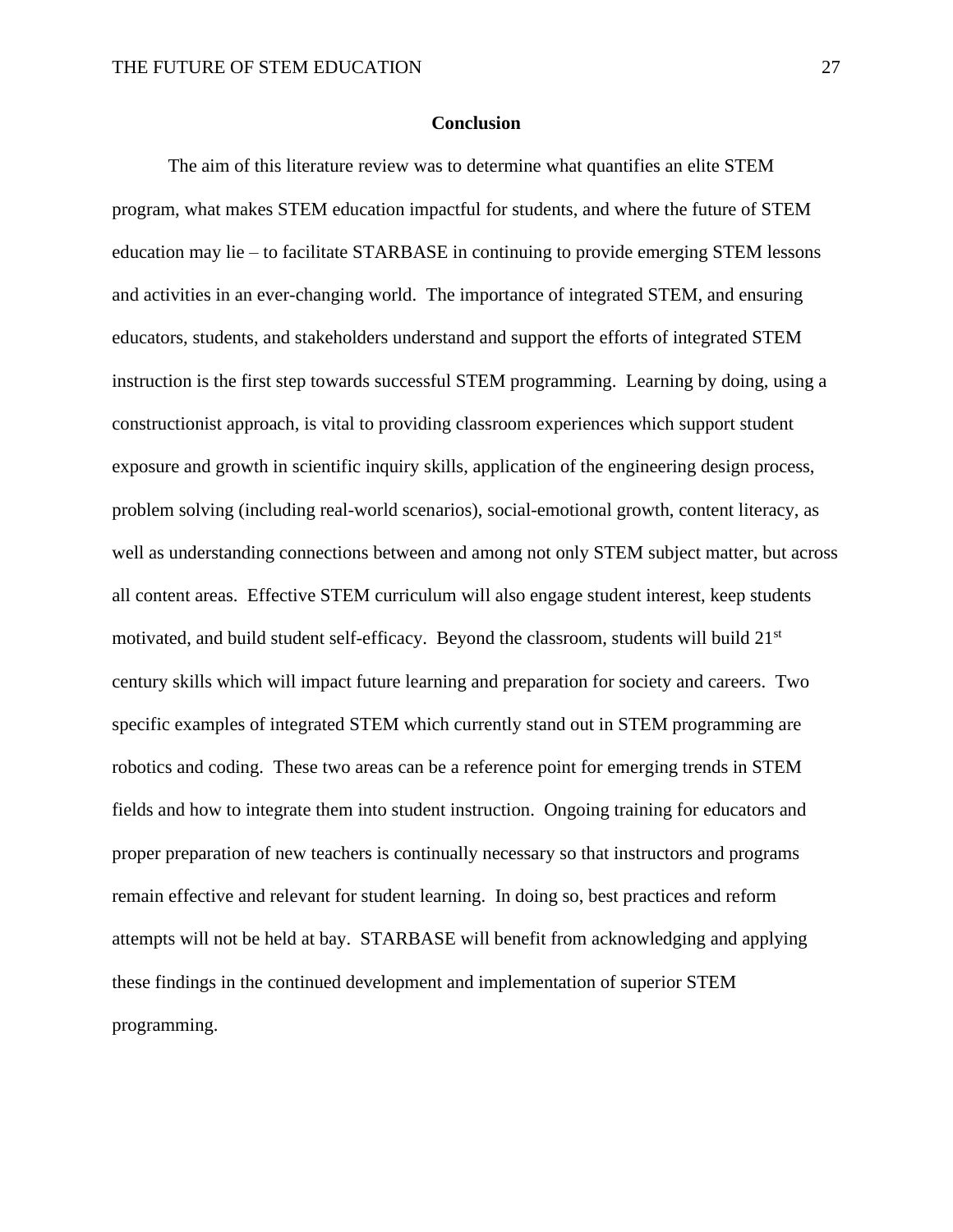#### **References**

- Bell, D. (2016). The reality of STEM education, design and technology teachers' perceptions: A phenomenographic study. *International Journal of Technology and Design Education, 26*(1), 61–79. https://doi.org/10.1007/s10798-015-9300-9
- Bell, D., Morrison-Love, D., Wooff, D., & McLain, M. (2018). Stem education in the twentyfirst century: Learning at work – an exploration of design and technology teacher perceptions and practices. *International Journal of Technology and Design Education*, *28*(3), 721–737. https://doi.org/10.1007/s10798-017-9414-3
- Breiner, J. M., Harkness, S. S., Johnson, C. C., & Koehler, C.M. (2012). What is STEM? A discussion about conceptions of STEM in education and partnerships. *School Science and Mathematics, 112(*1), 3-11. https://doi.org/10.1111/j.1949-8594.2011.00109.x
- Carlone, H.B., Scott, C. M., & Lowder, C. (2014). Becoming (less) scientific: A longitudinal study of students' identity work from elementary to middle school science. *Journal of Research in Science Teaching, 51*(7), 836-869. http://dx.doi.org/10.1002/tea.21150
- Common Core State Standards Initiative. (2020). *Frequently asked questions.* Core Standards. http://www.corestandards.org/about-the-standards/frequently-asked-questions/
- DoD STARBASE. (2019). *Annual Report 2019: Increasing diversity, equality, & inclusion in STEM.* DoD STARBASE. https://dodstarbase.org/wp-content/uploads/19-27796- STARBASE-ANNUAL-REPORT-FY2019-3-30-20-1.pdf
- Garner, P.W., Gabitova, N., Gupta, A., & Wood, T. (2018). Innovations in science education: Infusing social emotional principles into early STEM learning. *Cultural Studies of Science Education*, *13*(4), 889–903. https://doi.org/10.1007/s11422-017-9826-0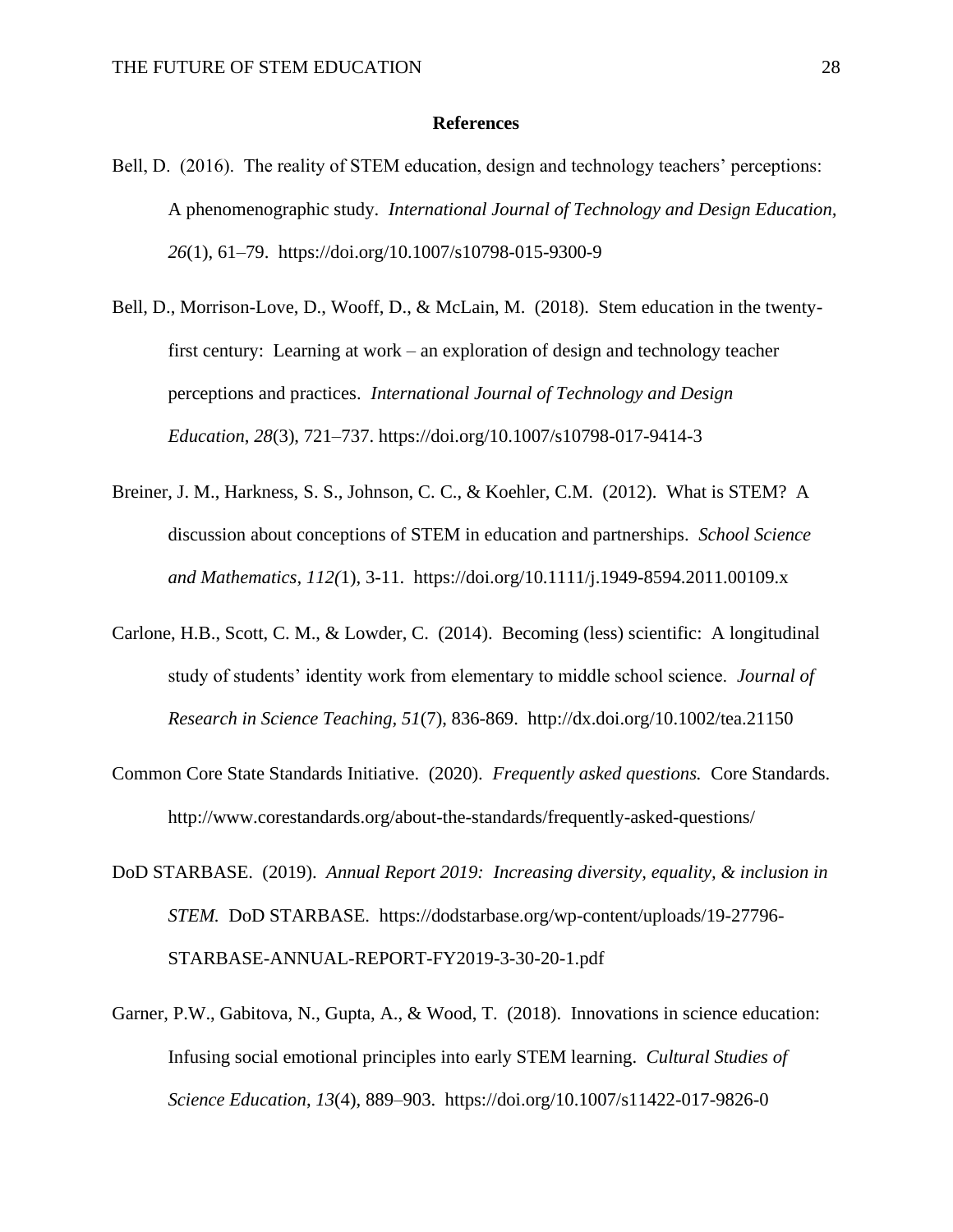- Gomoll, A., Hmelo-Silver, C. E., Šabanović, S., & Francisco, M. (2016). Dragons, ladybugs, and softballs: Girls' STEM engagement with human-centered robotics. *Journal of Science Education and Technology*, *25*(6), 899–914. https://doi.org/10.1007/s10956-016- 9647-z
- Holmlund, T.D., Lesseig, K., & Slavit, D. (2018). Making sense of "STEM education" in K-12 contexts. *International Journal of Stem Education*, *5*(1), 32–51. https://doi.org/10.1186/s40594-018-0127-2
- Jang, H. (2016). Identifying 21st century STEM competencies using workplace data. *Journal of Science Education and Technology*, *25*(2), 284–301. https://doi.org/10.1007/s10956- 015-9593-1
- Kazakoff, E.R., Sullivan, A., & Bers, M.U. (2013). The effect of a classroom-based intensive robotics and programming workshop on sequencing ability in early childhood. *Early Childhood Education Journal*, *41*(4), 245–255. https://doi.org/10.1007/s10643-012- 0554-5
- Kelley, T.R. & Knowles, J. G. (2016). A conceptual framework for integrated STEM education. *International Journal of STEM Education, 3*(1), 1-11. https://doi.org/10.1186/s40594- 016-0046-z
- Kim, C.M., Kim, D., Yuan, J., Hill, R.B., Doshi, P., & Thai, C.N. (2015). Robotics to promote elementary education pre-service teachers' STEM engagement, learning, and teaching. *Computers & Education*, *91*, 14–31. https://doi.org/10.1016/j.compedu.2015.08.005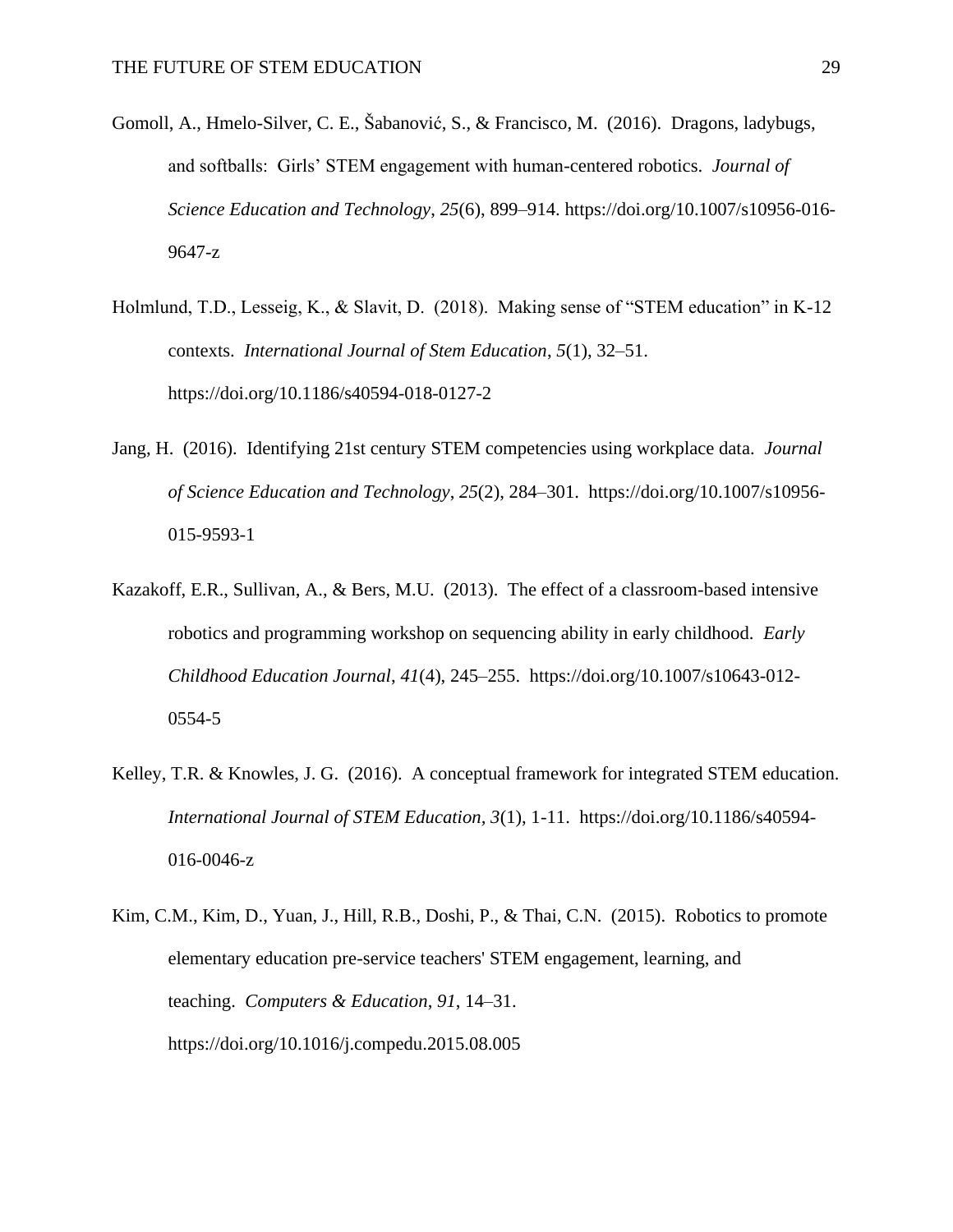- Leonard, J., Buss, A., Gamboa, R., Mitchell, M., Fashola, O.S., Hubert, T., & Almughyirah, S. (2016). Using robotics and game design to enhance children's self-efficacy, STEM attitudes, and computational thinking skills. *Journal of Science Education and Technology, 25*(6), 860-876. https://doi.org/10.1007/s10956-016-9628-2
- Mark, S. L. (2016). Psychology of working narratives of STEM career exploration for nondominant youth. *Journal of Science Education and Technology*, *25*(6), 976–993. https://doi.org/10.1007/s10956-016-9646-0
- Moreno, N.P., Tharp, B. Z., Vogt, G., Newell, A. D., & Burnett, C.A. (2016). Preparing students for middle school through after-school STEM activities. *Journal of Science Education and Technology, 25*(6), 889-897. https://doi.org/10.1007/s10956-016-9643-3
- National Research Council (U.S.). (2011). *Successful K-12 STEM education: Identifying effective approaches in science, technology, engineering, and mathematics*. National Academies Press. https://www.nap.edu/read/13158/chapter/1
- Next Generation Science Standards. (2020). *Get to know the standards.* NGSS. https://www.nextgenscience.org/
- President's Council of Advisors on Science and Technology. (2010). *Prepare and inspire: K– 12 education in science, technology, engineering, and math (STEM) for America's future*. Executive Office of the President, President's Council of Advisors on Science and Technology. https://nsf.gov/attachments/117803/public/2a--Prepare\_and\_Inspire-- PCAST.pdf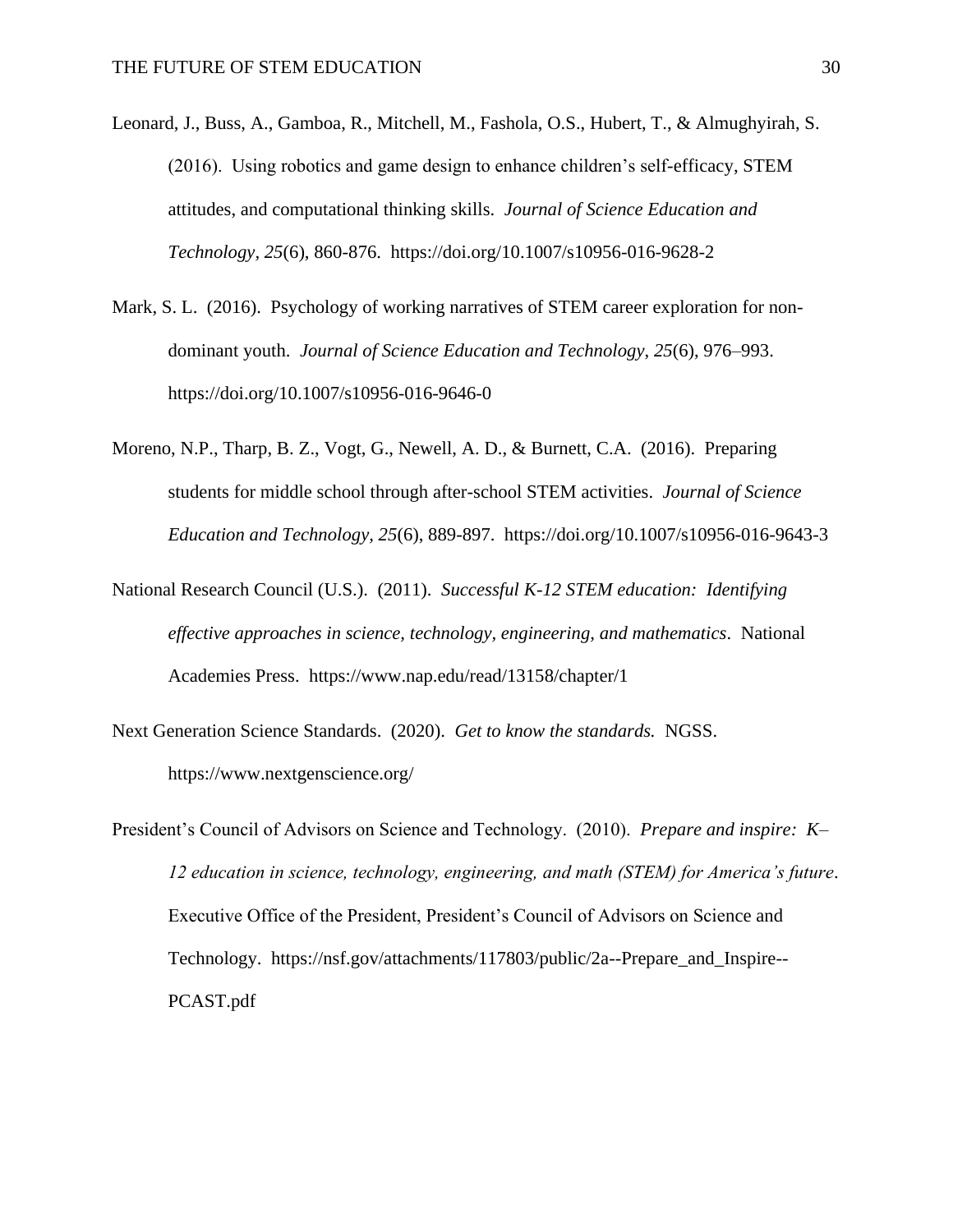- Radloff, J., & Guzey, S. (2016). Investigating preservice STEM teacher conceptions of STEM education. *Journal of Science Education and Technology, 25*(5), 759-774. https://doi.org/10.1007/s10956-016-9633-5
- Sanders, M. (2009). STEM, STEM education, STEMmania: A series of circumstances has once more created an opportunity for technology educators to develop and implement new integrative approaches to STEM education championed by STEM education reform doctrine over the past two decades. *The Technology Teacher, 68*(4), 20-26. https://vtechworks.lib.vt.edu/bitstream/handle/10919/51616/STEMmania.pdf?sequence
- Shernoff, D.J., Sinha, S., Bressler, D.M., & Ginsburg, L. (2017). Assessing teacher education and professional development needs for the implementation of integrated approaches to STEM education. *International Journal of Stem Education*, *4*(1), 1–16. https://doi.org/10.1186/s40594-017-0068-1
- Smyrnova-Trybulska, E., Morze, N., Kommers, P., Zuziak, W., & Gladun, M. (2017). Selected aspects and conditions of the use of robots in stem education for young learners as viewed by teachers and students. *Interactive Technology and Smart Education*, *14*(4), 296–312. https://doi.org/10.1108/ITSE-04-2017-0024
- Stergiopoulou, M., Karatrantou, A., & Panagiotakopoulos, C. (2017). Educational robotics and STEM education: A pilot study using the H&S electronic systems platform. *Advances in Intelligent Systems and Computing, 560,* 88-103. https://doi.org/10.1007/978-3-319- 55553-9\_7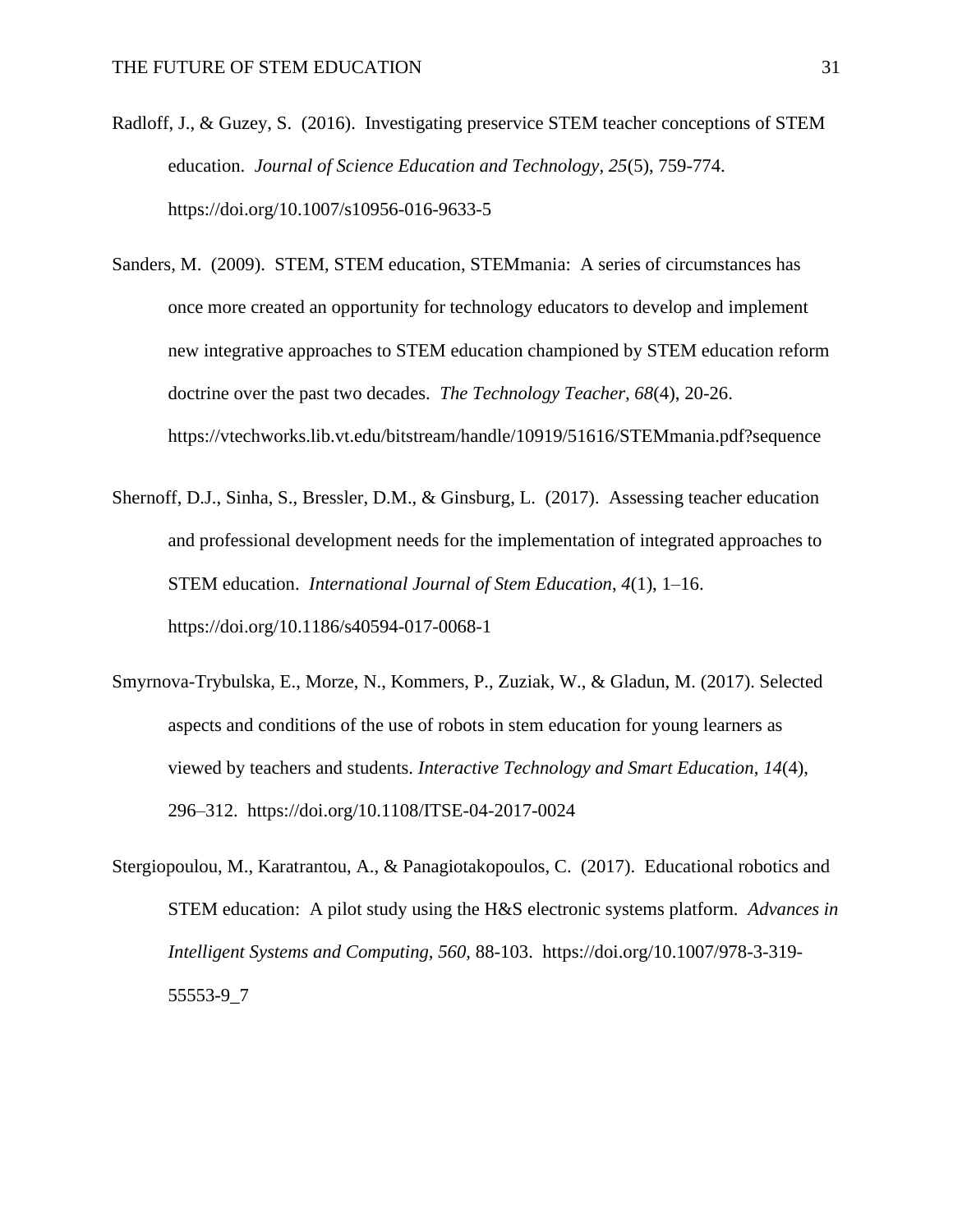- Stevens, S., Andrade, R., & Page, M. (2016). Motivating young Native American students to pursue STEM learning through a culturally relevant science program. *Journal of Science Education and Technology*, *25*(6), 947–960. https://doi.org/10.1007/s10956-016-9629-1
- Stohlmann, M., Moore, T. J., & Roehrig, G. H. (2012). Considerations for teaching integrated STEM education. *Journal of Pre-College Engineering Education Research, 2*(1), 28-34. https://doi.org/10.5703/1288284314653
- Strawhacker, A., & Bers, M.U. (2019). What they learn when they learn coding: Investigating cognitive domains and computer programming knowledge in young children. *Educational Technology Research and Development*, *67*(3), 541–575. https://doi.org/10.1007/s11423-018-9622-x
- Tucker-Raymond, E., Lewis, N., Moses, M., & Milner, C. (2016). Opting in and creating demand: Why young people choose to teach mathematics to each other. *Journal of Science Education and Technology*, *25*(6), 1025–1041. https://doi.org/10.1007/s10956- 016-9638-0
- Vongkulluksn, V.W., Matewos, A.M., Sinatra, G.M., & Marsh, J.A. (2018). Motivational factors in makerspaces: A mixed methods study of elementary school students' situational interest, self-efficacy, and achievement emotions. *International Journal of Stem Education*, *5*(1), 1–19. https://doi.org/10.1186/s40594-018-0129-0
- Wang, H., Moore, T. J., Roehrig, G. H., & Park, M. S. (2011). STEM integration: Teacher perceptions and practice. *Journal of Pre-College Engineering Education Research, 1*(2), 1-13. https://doi.org/10.5703/1288284314636